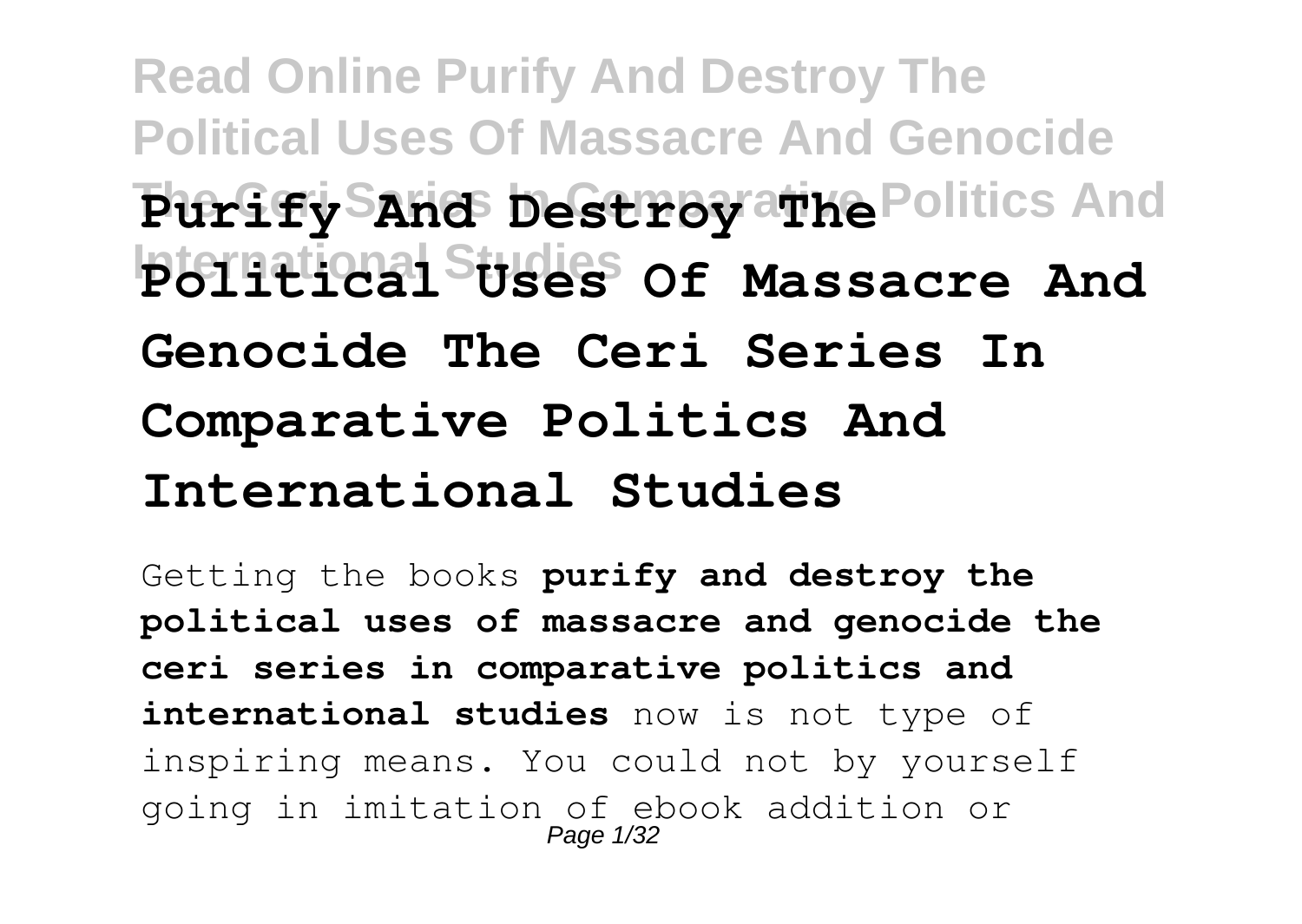**Read Online Purify And Destroy The Political Uses Of Massacre And Genocide** library or borrowing from your links to gain o access to them. This is an no question simple means to specifically get lead by on-line. This online revelation purify and destroy the political uses of massacre and genocide the ceri series in comparative politics and international studies can be one of the options to accompany you later than having supplementary time.

It will not waste your time. bow to me, the ebook will completely flavor you new concern to read. Just invest tiny time to entry this on-line statement **purify and destroy the** Page 2/32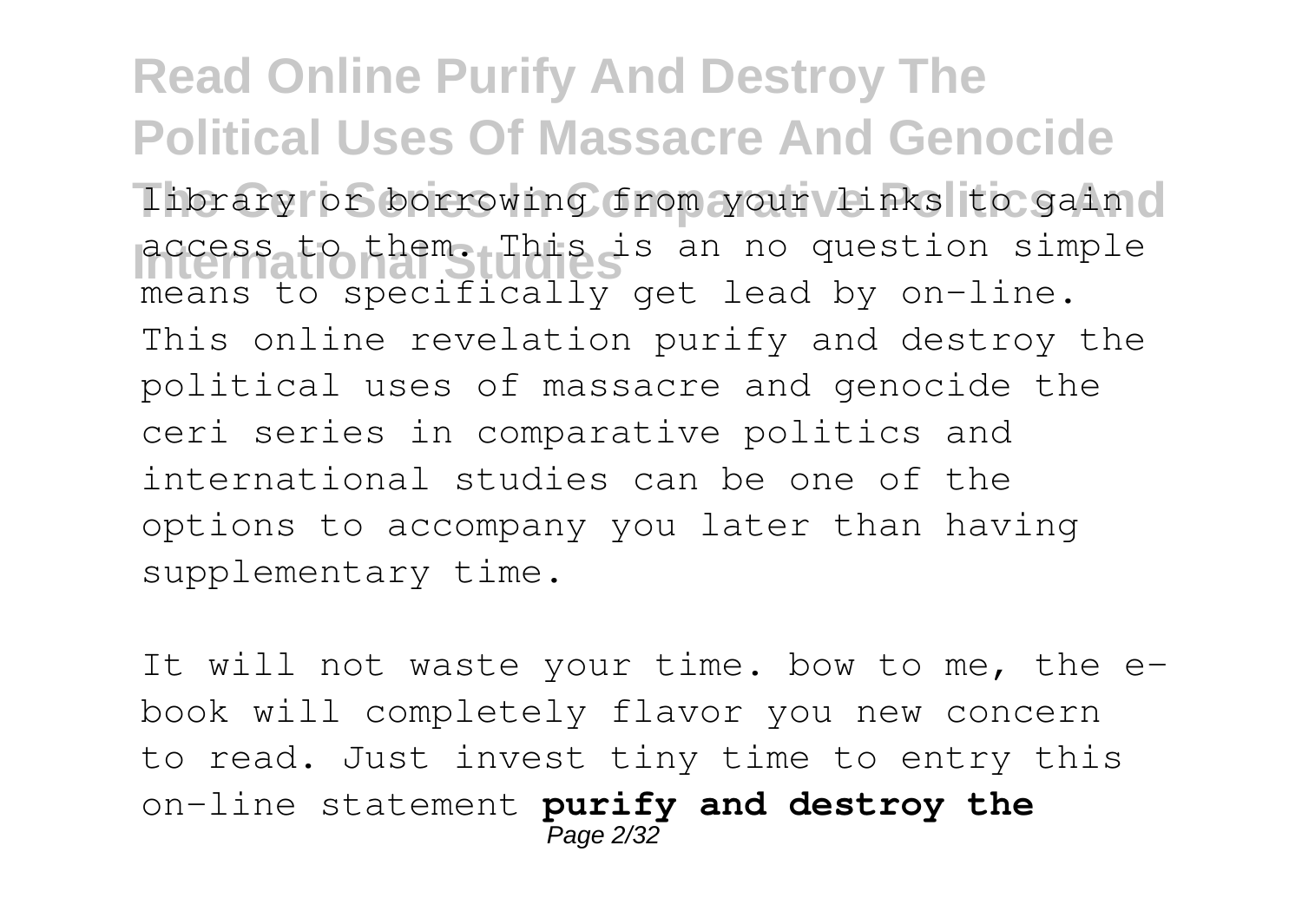**Read Online Purify And Destroy The Political Uses Of Massacre And Genocide** political uses of massacre and genocide the no **International Studies ceri series in comparative politics and international studies** as well as evaluation them wherever you are now.

Comparative Analysis of Genocides

John B. Hurford Memorial Lecture With Margaret MacMillan*Charlie Wilson's War (8/9) Movie CLIP - Anti-Helicopter Light Missile (2007) HD*

Nazi Book BurningIs It Too Late To Stop The Melting Himalayan Glaciers? | The Politics Of Climate Change | Part 2/3 When white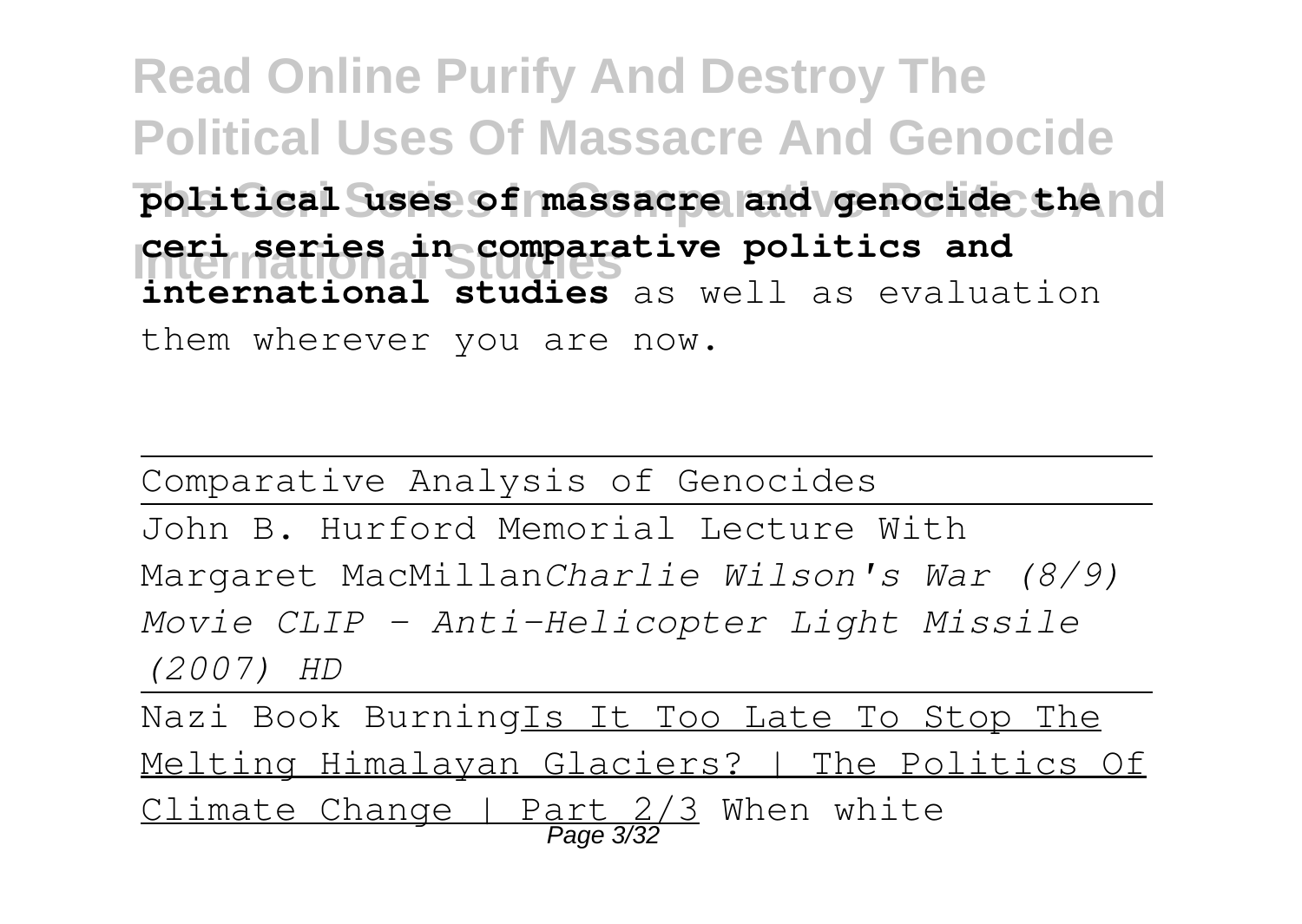### **Read Online Purify And Destroy The Political Uses Of Massacre And Genocide** supremacists overthrew a government Still And **International Studies** Revolution - BBC News **Black History Month** ashamed of my part in Mao's Cultural

#### **Lectures: Catastrophic**

The Collapse of the American Empire?Deendayal Upadhyaya: The Last Ideologue? | Biography and Political Thought | [ Hindi ] Martha Nussbaum, \"The Monarchy of Fear\" 22. Democratic Statecraft: Tocqueville's Democracy in America

Distinguished Speaker Series Presents: Malcolm Nance The Man In The High Castle Cast Destroyed Every Nazi Symbol At The End Of Season 4 | SYFY WIRE Opening Plenary- Day-1 -Page  $4/32$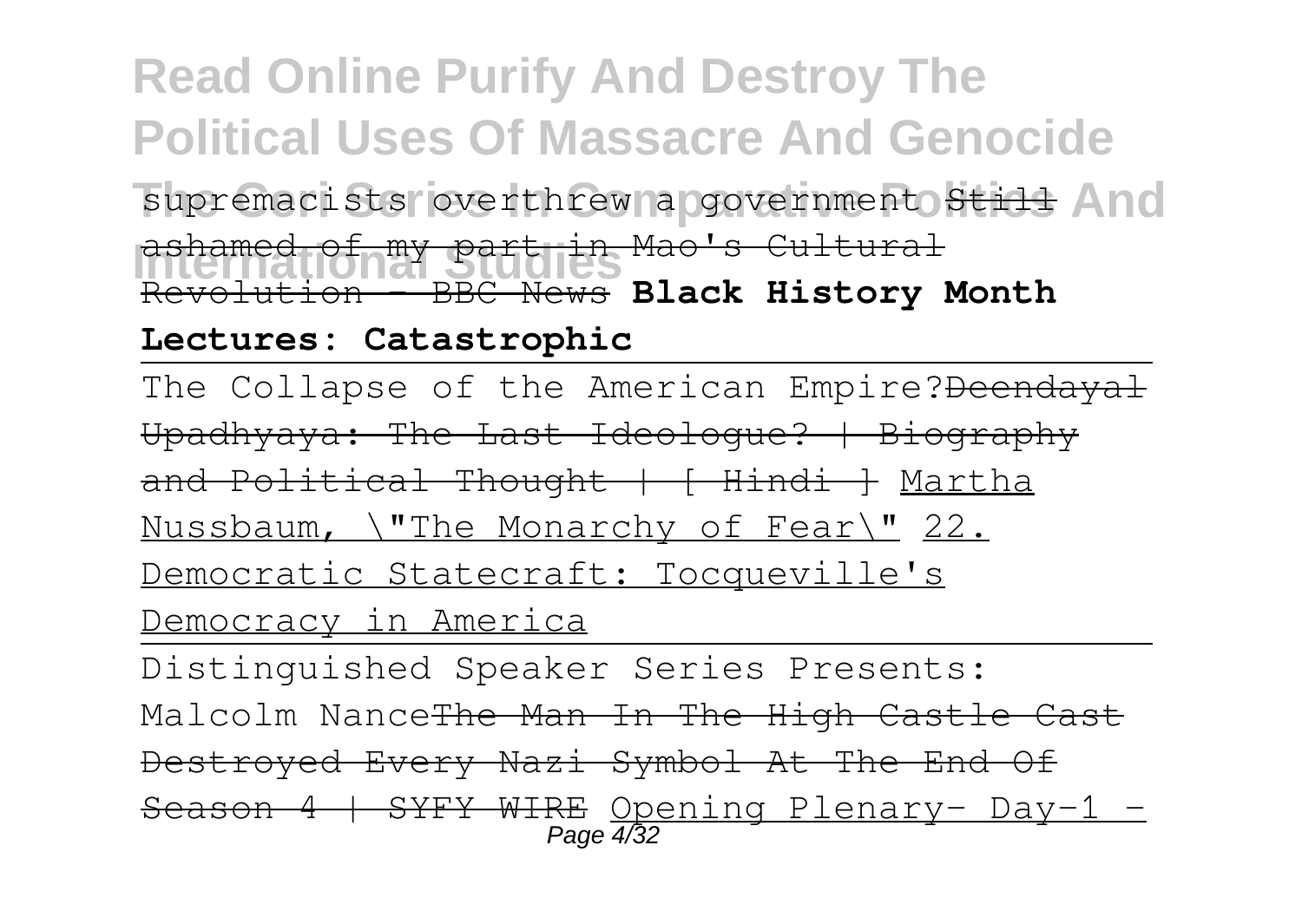**Read Online Purify And Destroy The Political Uses Of Massacre And Genocide** School 'Conference of Parties' EXPO Why S And **International Studies** Iraq's great rivers are dying Public Faith How Christians Engage The Political Process American Identity in the Age of Trump with George Packer Race, Space and Politics -Election 2020: UC Berkeley Big Ideas Liberty or Death: Slaves' Suicides \u0026 the Fight to Destroy American Slavery Purify And Destroy The Political

Based on the essential distinction between massacre and genocide, Purify and Destroy identifies the main steps of a general process of destruction, rational and irrational, born of what Semelin terms Page 5/32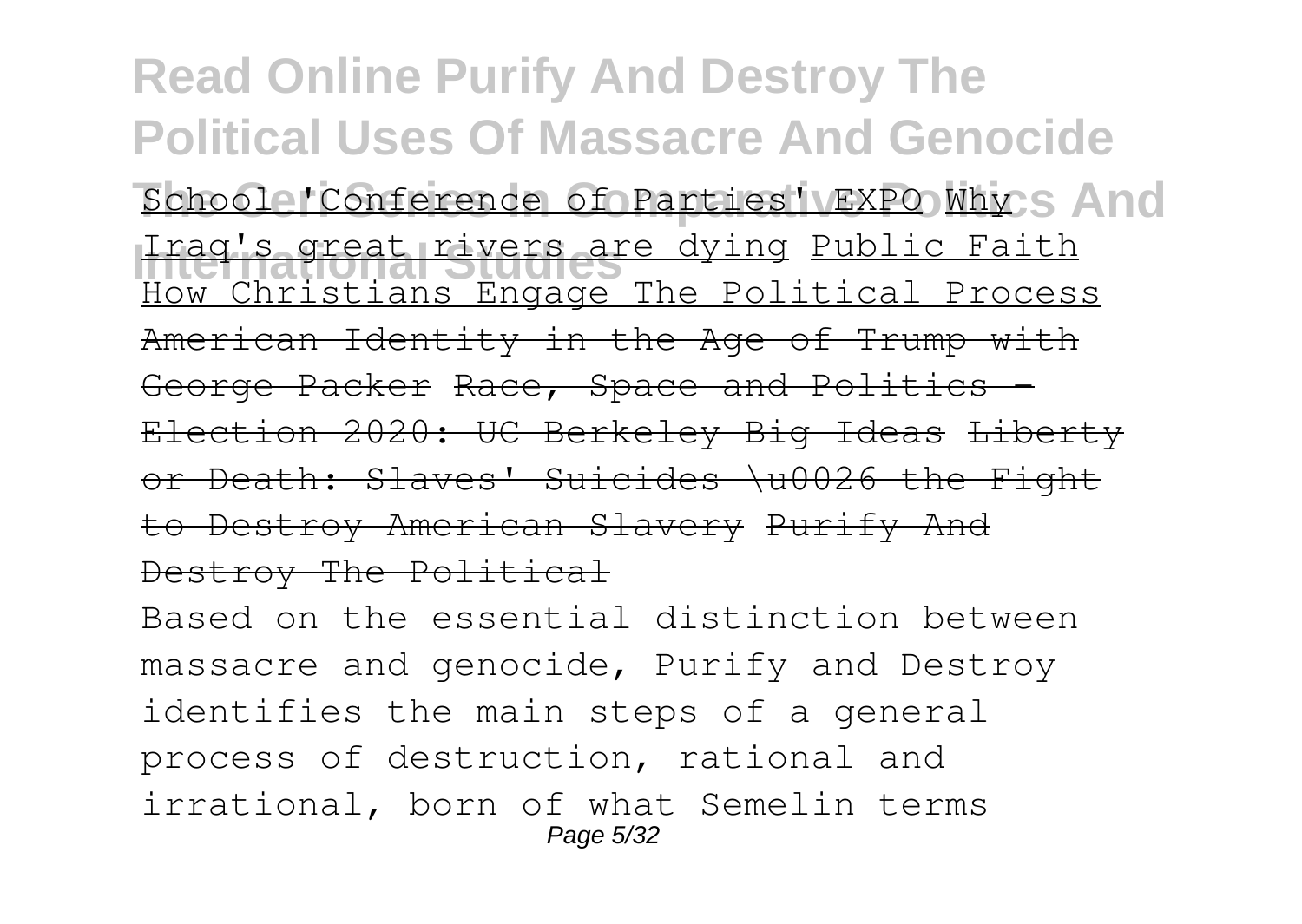**Read Online Purify And Destroy The Political Uses Of Massacre And Genocide** 'delusional rationality', responding to s And fears, resentments and utopias, and remodelling the social body by eliminating 'the enemy'.

### Purify and Destroy: The Political Uses of Massacre and ...

A major breakthrough in comparative analysis, Purify and Destroy demonstrates that it is indeed possible to compare the Holocaust, the Rwandan genocide, and ethnic cleansing in Bosnia-Herzegovina while respecting the specificities of each appalling phenomen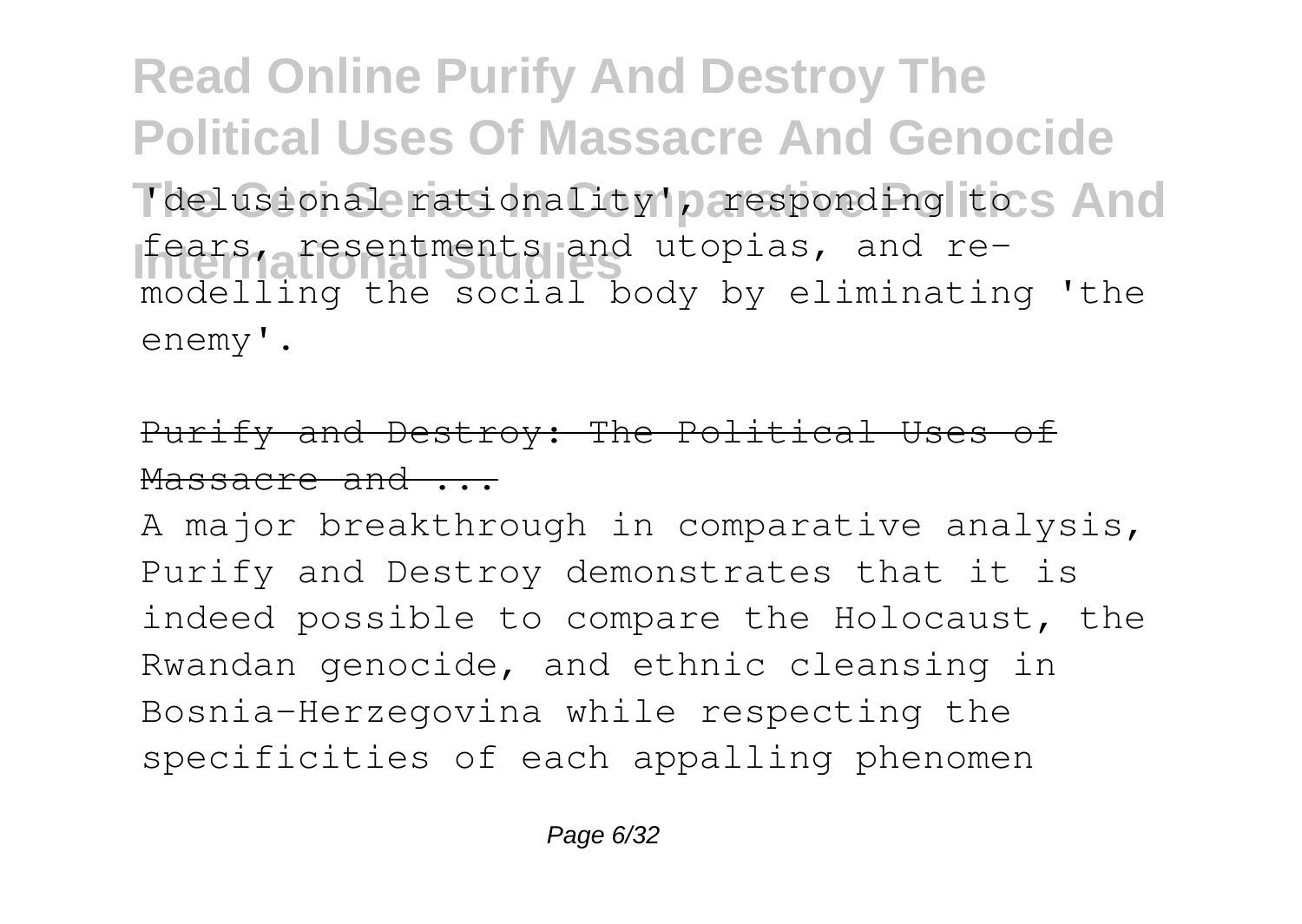**Read Online Purify And Destroy The Political Uses Of Massacre And Genocide** Purify and Destroy: The Political Uses of And Massacre and Studies Purify and Destroy: The Political Uses of Massacre and Genocide (The CERI Series in Comparative Politics and International Studies) by Jacques Semelin (2007-08-17) Hardcover – 1 Jan. 1882 5.0 out of 5 stars 1 rating

#### Purify and Destroy: The Political Uses Massacre and ...

Shop for Purify and Destroy The Political Uses of Massacre and Genocide from WHSmith. Thousands of products are available to Page 7/32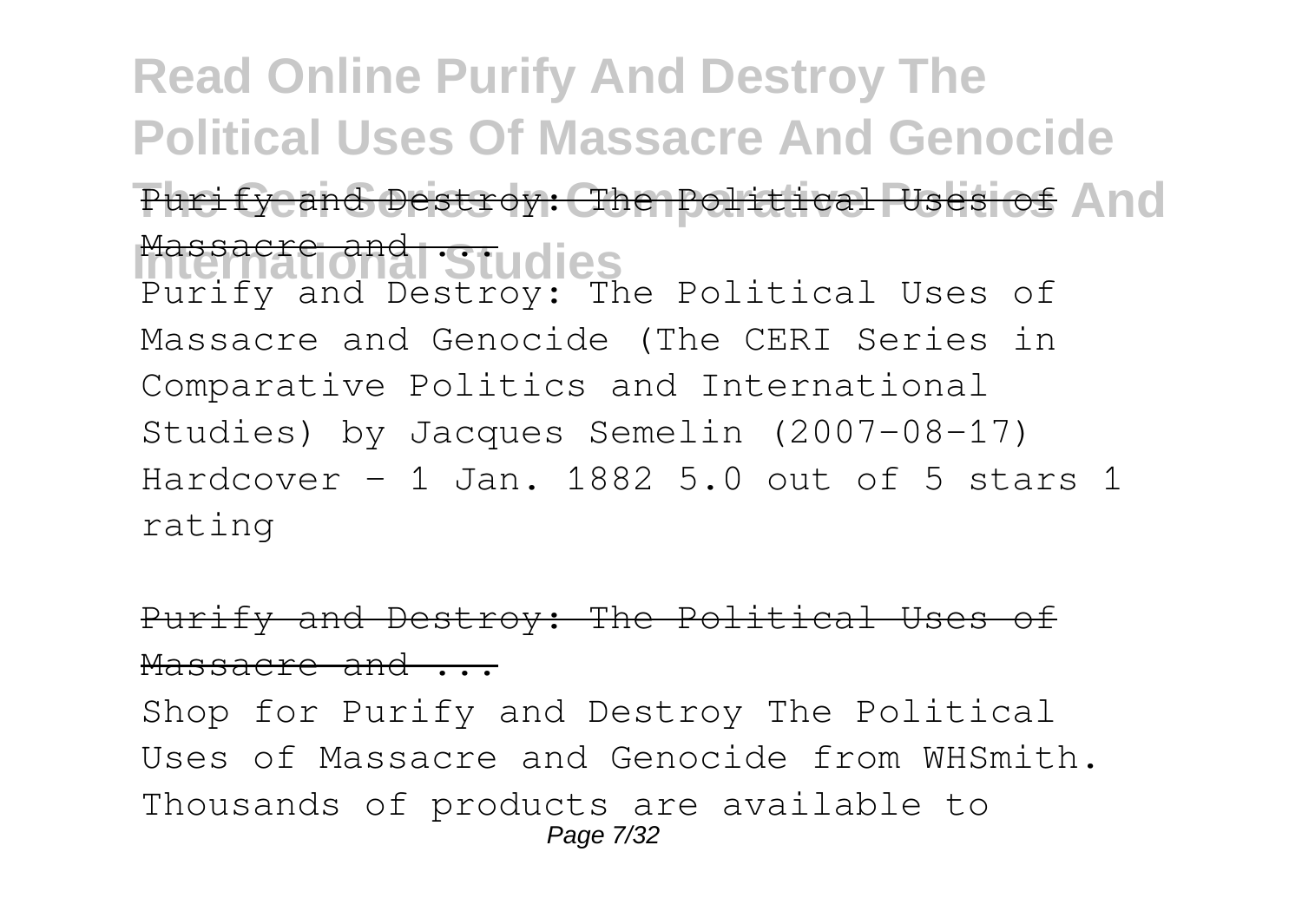**Read Online Purify And Destroy The Political Uses Of Massacre And Genocide** collect from store or if your order's over ind £20 we'll deliver for free.

#### Purify and Destroy The Political Uses of Massacre and ...

Purify and Destroy: The Political Uses of Massacre and Genocide The CERI Series in Comparative Politics and International Studies: Author: Jacques Semelin: Contributor: Stanley Hoffman: Edition:...

#### Purify and Destroy: The Political Uses of Massacre and ...

Based on the seminal distinction between Page 8/32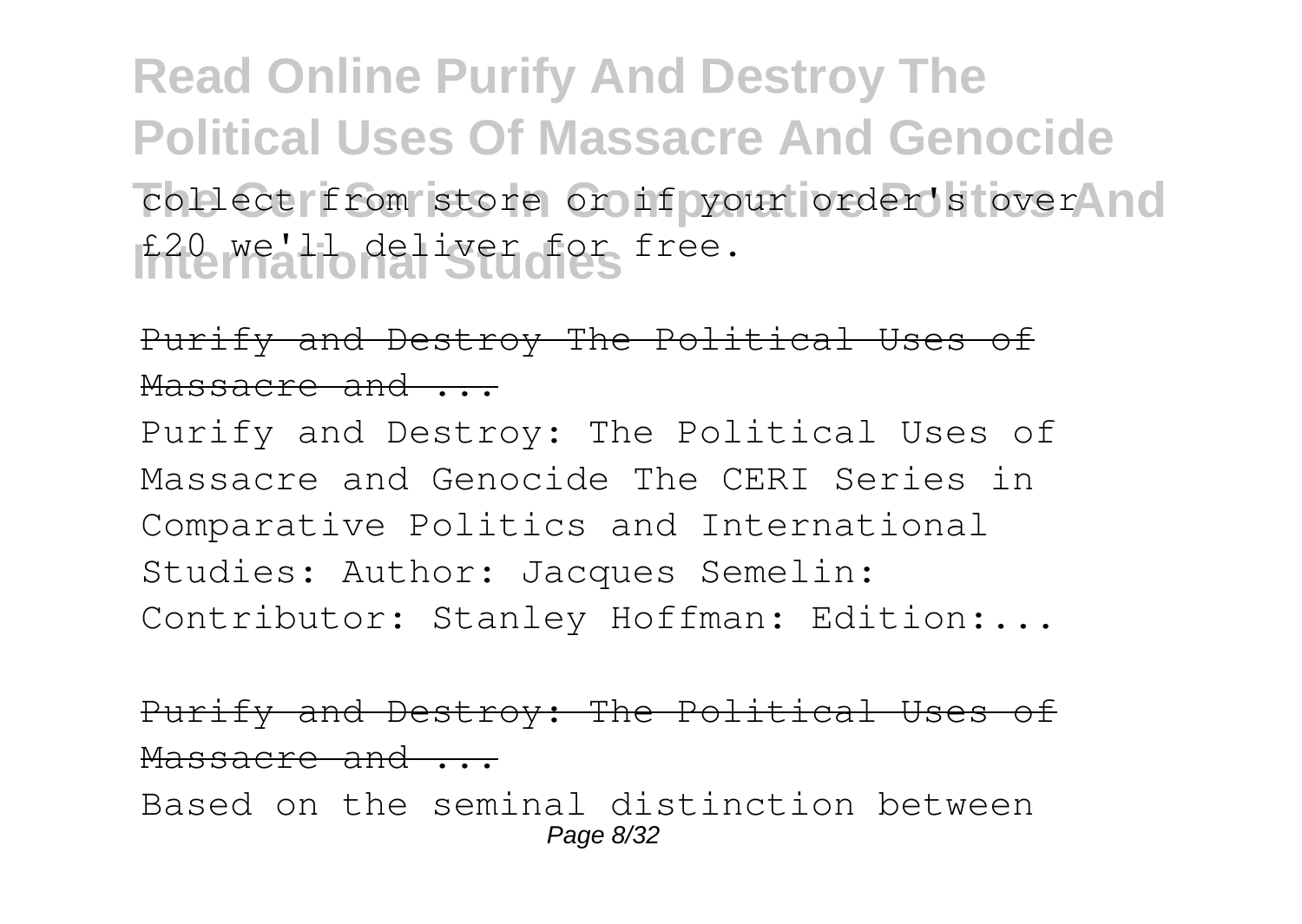**Read Online Purify And Destroy The Political Uses Of Massacre And Genocide** massacre and genocide, Purify and Destroy And identifies the main steps of a general process of destruction, both rational and irrational, born of what Semelin terms 'delusional rationality'. He describes a dynamic structural model with, at its core, the matrix of a social imaginaire which, responding to fears, resentments and utopias, carves and recarves the social body by eliminating 'the enemy'.

Purify and Destroy | Hurst Publishers By destroying the hated Other, mass murder alleviates collective anxiety and effects a Page  $9/32$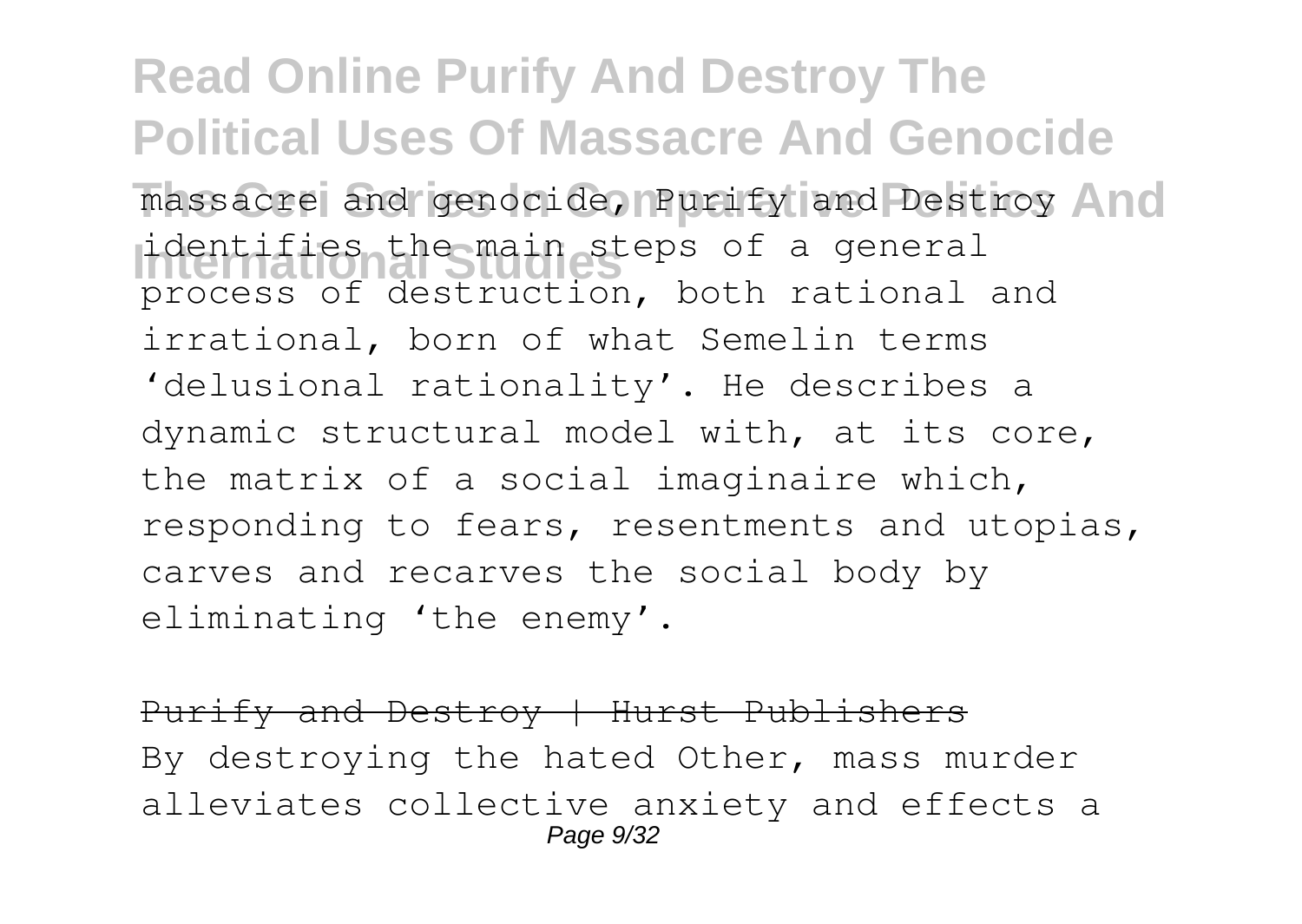**Read Online Purify And Destroy The Political Uses Of Massacre And Genocide** process of "purification" that also reshapes o the identity of the killers.

Purify and Destroy: The Political Uses of Massacre and ...

Purify and Destroy: The Political Uses of Massacre and Genocide: Semelin, Jacques: Amazon.sg: Books

#### Purify and Destroy: The Political Uses of Massacre and ...

A major breakthrough in comparative analysis, Purify and Destroy demonstrates that it is indeed possible to compare the Holocaust, the Page 10/32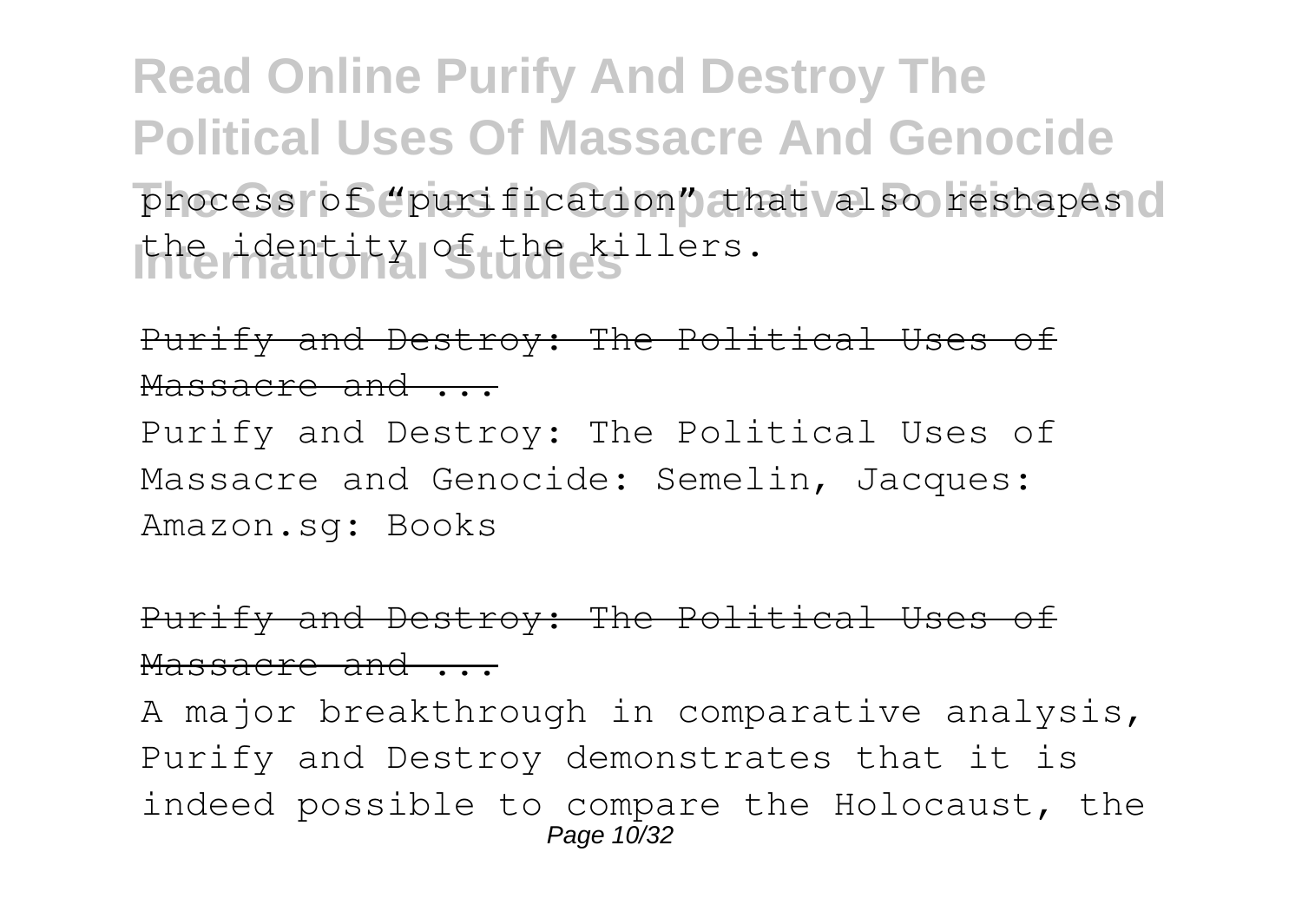**Read Online Purify And Destroy The Political Uses Of Massacre And Genocide** Rwandan genocide, and ethnic cleansing in And Bosnia-Herzegovina while respecting the specificities of each appalling phenomenon. Jacques Semelin achieves this, in part, by leading his readers through the three examples simultaneously, the unraveling of which sometimes converges but most often diverges.

#### Purify and Destroy: The Political Uses Massacre and ...

Purify and Destroy: The Political Uses of Massacre and Genocide: Semelin, Jacques, Hoffman, Stanley: Amazon.sg: Books Page 11/32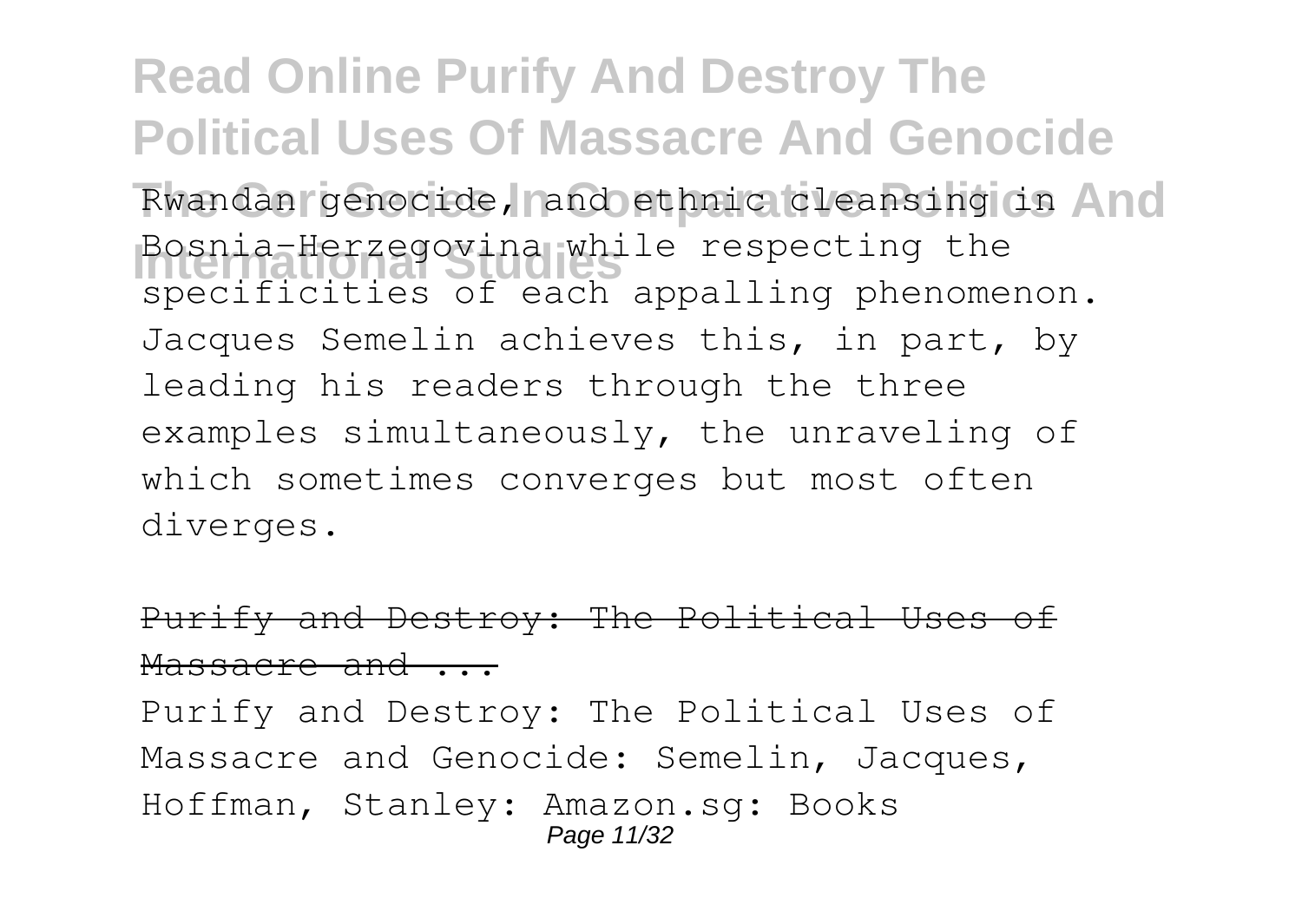### **Read Online Purify And Destroy The Political Uses Of Massacre And Genocide The Ceri Series In Comparative Politics And** Purify and Destroy: The Political Uses of Massacre and ...

Purify and Destroy: The Political Uses of Massacre and Genocide: Semelin, Jacques, Hoffman, Stanley: Amazon.nl Selecteer uw cookievoorkeuren We gebruiken cookies en vergelijkbare tools om uw winkelervaring te verbeteren, onze services aan te bieden, te begrijpen hoe klanten onze services gebruiken zodat we verbeteringen kunnen aanbrengen, en om advertenties weer te geven.

#### y and Destroy: The Political Page 12/32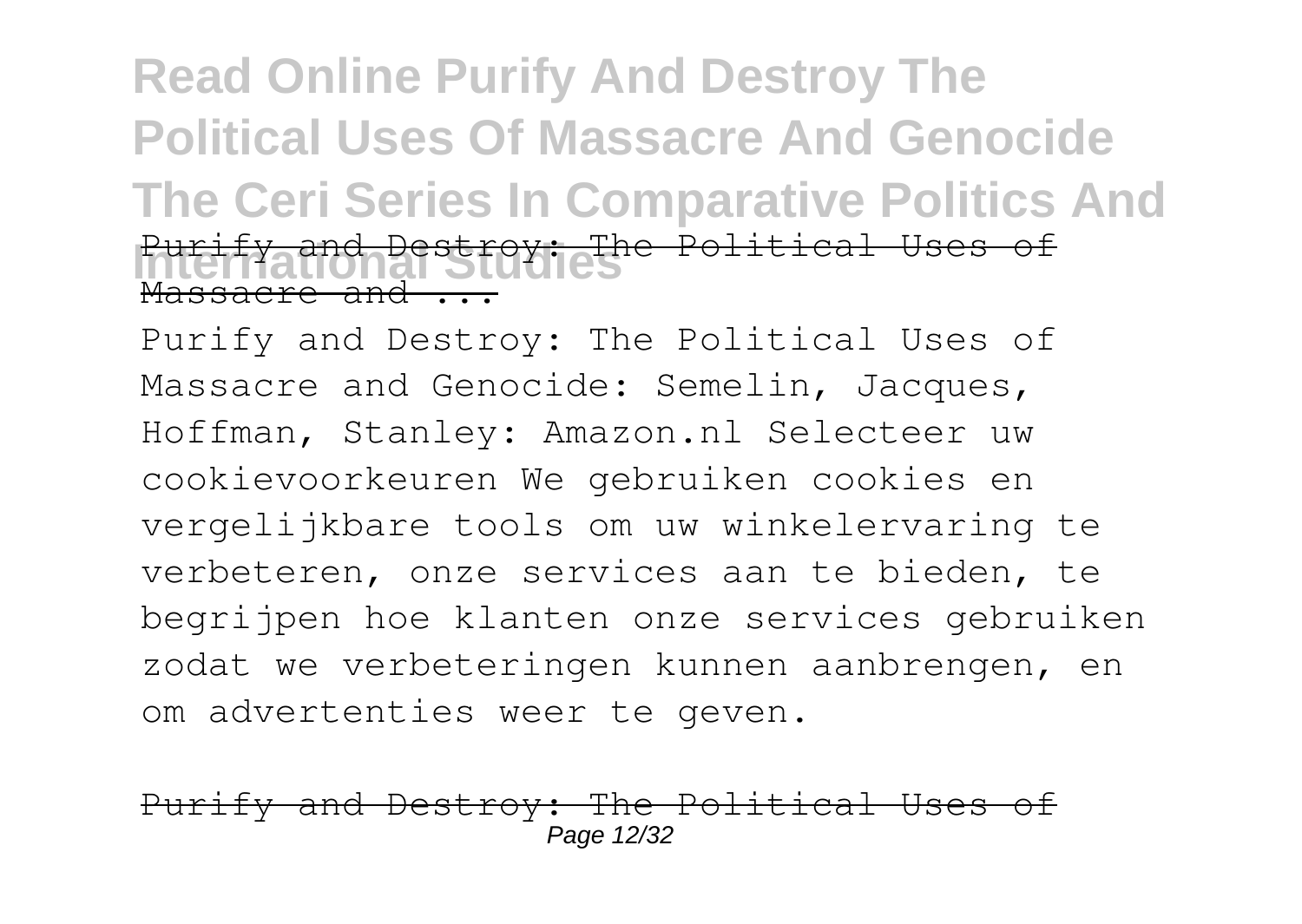**Read Online Purify And Destroy The Political Uses Of Massacre And Genocide Massacre and ics In Comparative Politics And** A major breakthrough in comparative analysis, Purify and Destroy demonstrates that it is indeed possible to compare the Holocaust, the Rwandan genocide, and ethnic cleansing in Bosnia-Herzegovina while respecting the specificities of each appalling phenomenon. Jacques Semelin achieves this, in part, by leading his readers through the three examples simultaneously, the unraveling of which sometimes converges but most often diverges.

 $v$  and Destroy | Columbia Unive $v$ Page 13/32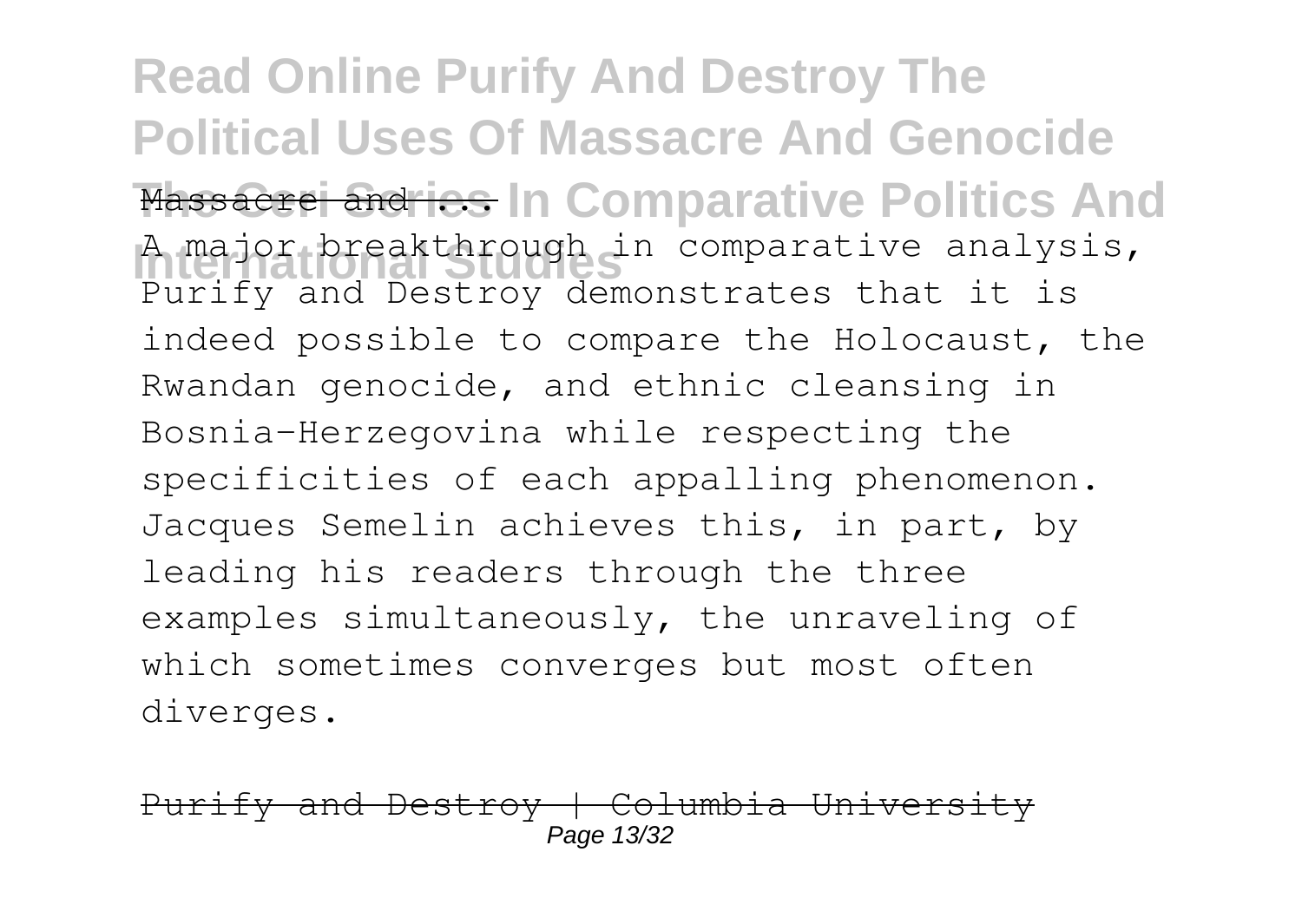**Read Online Purify And Destroy The Political Uses Of Massacre And Genocide Press.eri Series In Comparative Politics And** Purify and Destroy: The Political Uses of Massacre and Genocide (The CERI Series in Comparative Politics and International Studies) (Inglés) Tapa blanda – 1 marzo 2009 de Jacques Semelin (Autor), Stanley Hoffman (Intérprete) 5,0 de 5 estrellas 1 valoración. Ver ...

How can we comprehend the sociopolitical processes that give rise to extreme violence, ethnic cleansing, or genocide? A major Page 14/32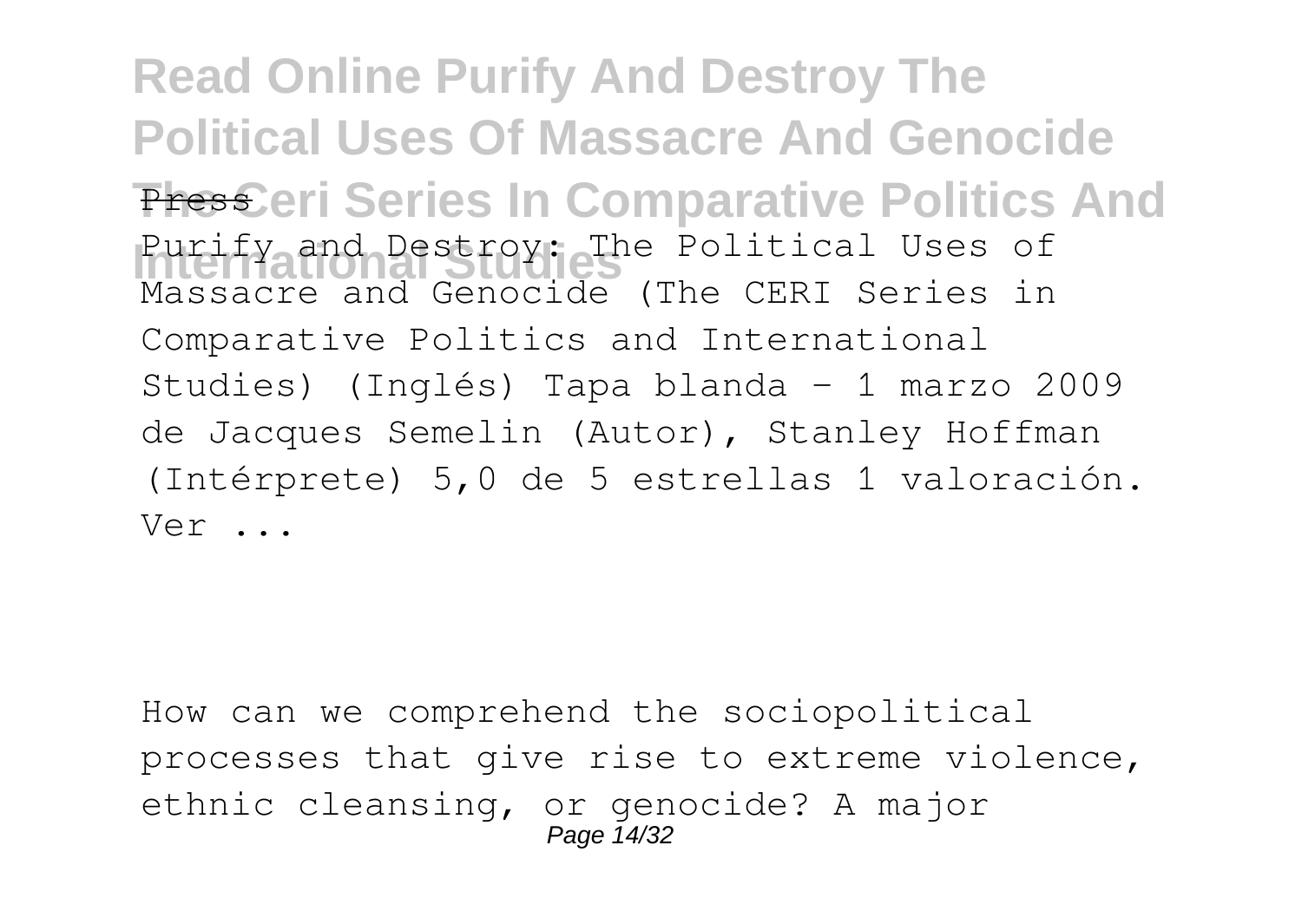**Read Online Purify And Destroy The Political Uses Of Massacre And Genocide** breakthrough in comparative analysis, Purify o and Destroy demonstrates that it is indeed possible to compare the Holocaust, the Rwandan genocide, and ethnic cleansing in Bosnia-Herzegovina while respecting the specificities of each appalling phenomenon. Jacques Semelin achieves this, in part, by leading his readers through the three examples simultaneously, the unraveling of which sometimes converges but most often diverges. Semelin's method is multidisciplinary, relying not only on contemporary history but also on social psychology and political science. Based on Page 15/32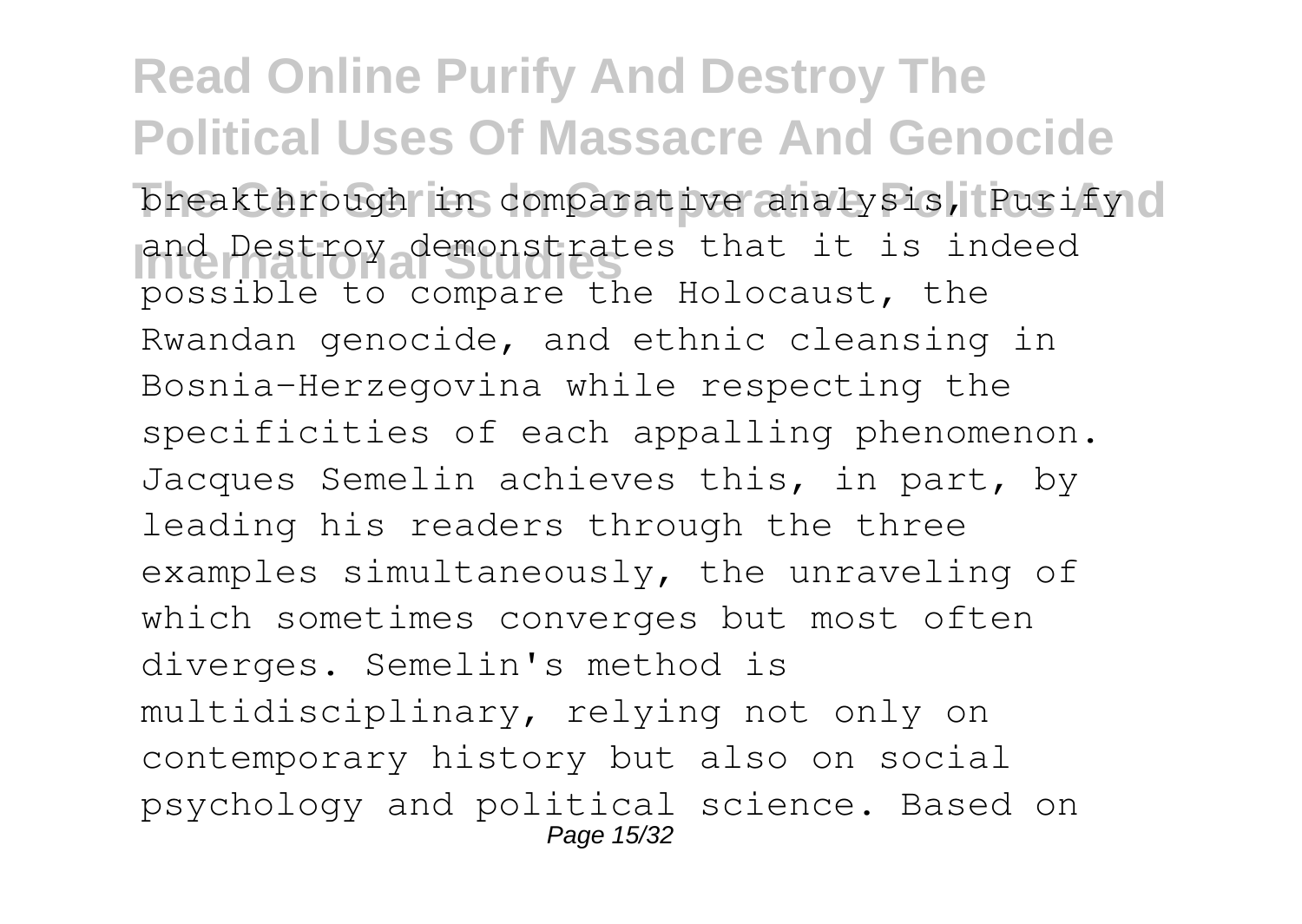**Read Online Purify And Destroy The Political Uses Of Massacre And Genocide** the seminal distinction between massacre and o genocide, Purify and Destroy identifies the main steps of a general process of destruction, both rational and irrational, born of what Semelin terms "delusional rationality." He describes a dynamic structural model with, at its core, the matrix of a social imaginaire that, responding to fears, resentments, and utopias, carves and recarves the social body by eliminating "the enemy." Semelin identifies the main stages that can lead to a genocidal process and explains how ordinary people can become perpetrators. He develops Page 16/32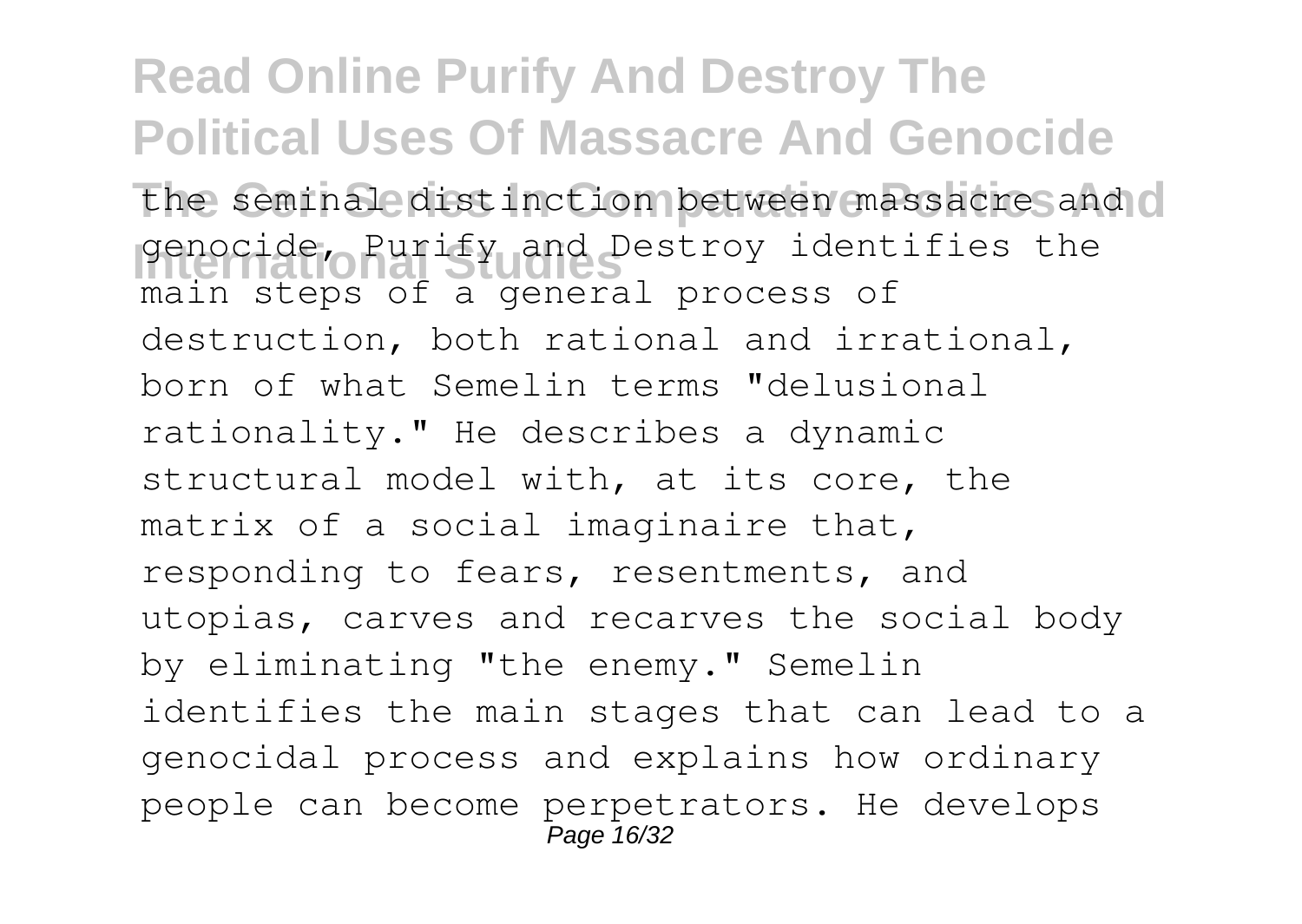**Read Online Purify And Destroy The Political Uses Of Massacre And Genocide** an intellectual framework to analyze thes And entire spectrum of mass violence, includenties<br>terrorism, in the twentieth century and entire spectrum of mass violence, including before. Strongly critical of today's political instrumentalization of the "genocide" notion, Semelin urges genocide research to stand back from legal and normative definitions and come of age as a discipline in its own right in the social sciences.

Based on the distinction between massacre and genocide, this book identifies the main steps of a general process of destruction, rational Page 17/32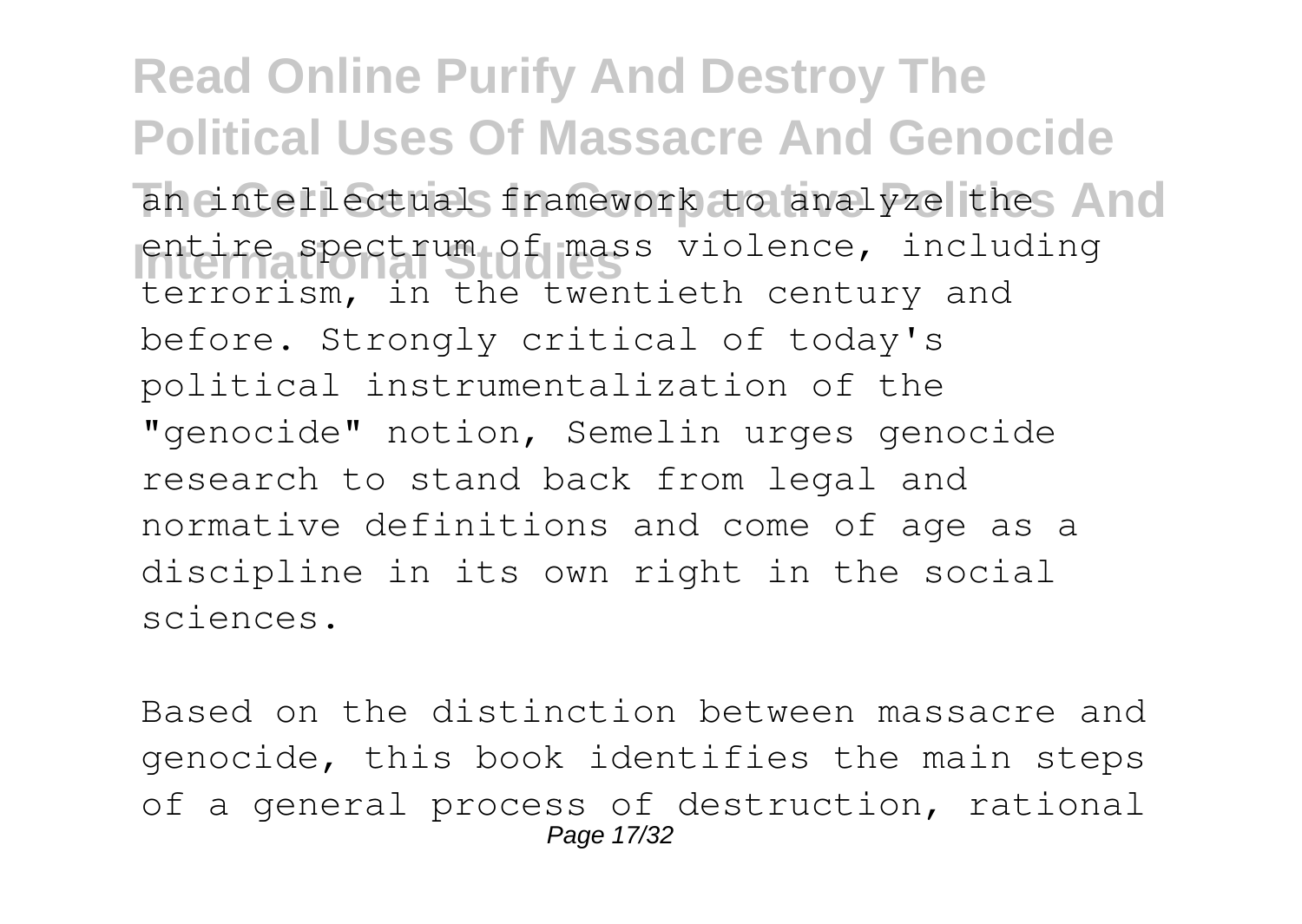**Read Online Purify And Destroy The Political Uses Of Massacre And Genocide** and irrational, responding to fears, litics And **International Studies** resentments and utopias, and more. It compares the Holocaust, the Rwandan genocide and ethnic cleansing in Bosnia-Hercegovina while respecting the specificities of each.

Jacques Semelin is a historian and political scientist and senior researcher at CERI Sciences po-CNRS, Paris. --

Between the French defeat in 1940 and liberation in 1944, the Nazis killed almost 80,000 of France's Jews, both French and foreign. Since that time, this tragedy has Page 18/32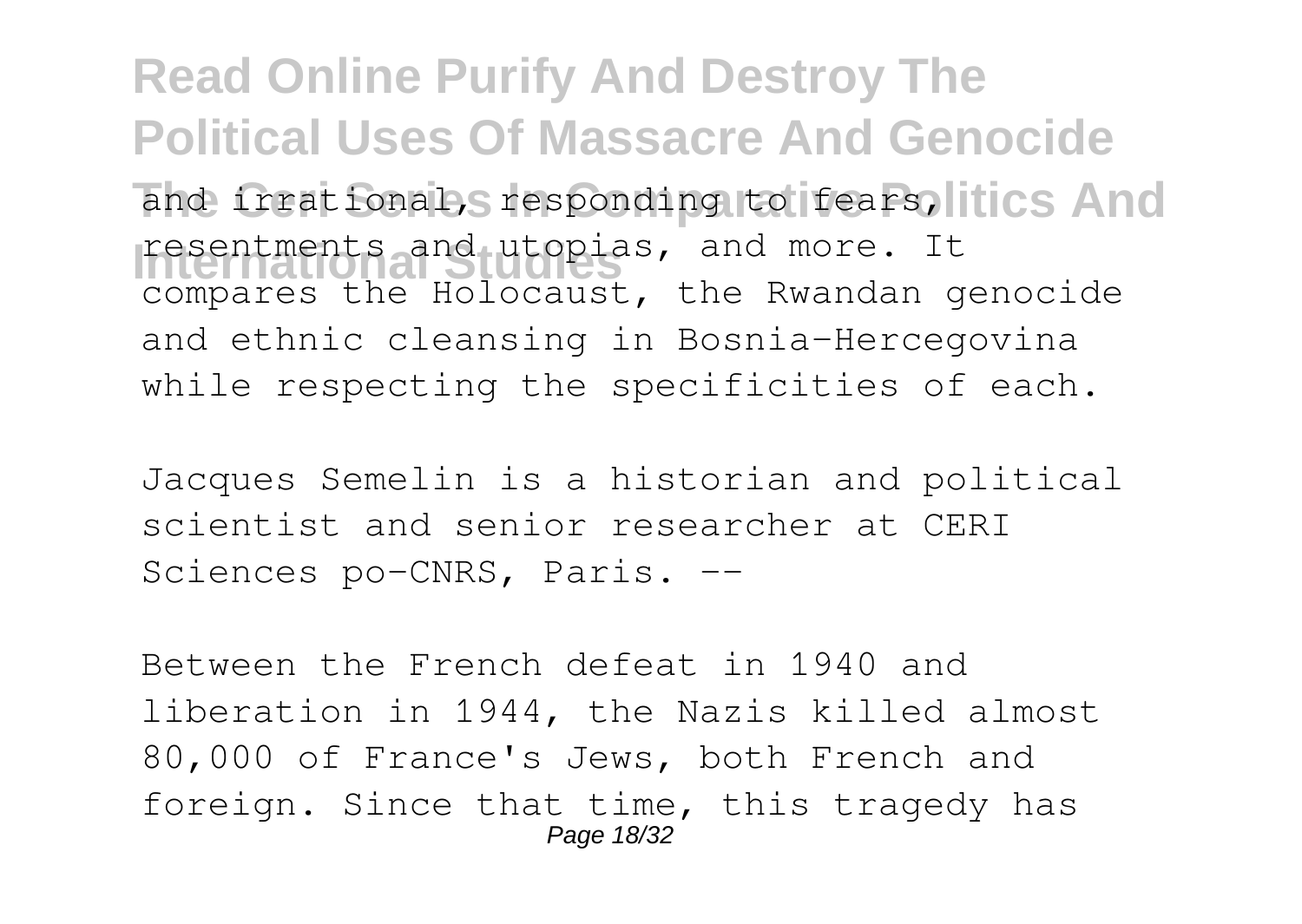**Read Online Purify And Destroy The Political Uses Of Massacre And Genocide** been well-documented. But there are other And **International Studies** historians. In fact, 75% of France's Jews stories hidden within it-ones neglected by escaped the extermination, while 45% of the Jews of Belgium perished, and in the Netherlands only 20% survived. The Nazis were determined to destroy the Jews across Europe, and the Vichy regime collaborated in their deportation from France. So what is the meaning of this French exception? Jacques Semelin sheds light on this 'French enigma', painting a radically unfamiliar view of occupied France. His is a rich, even-handed portrait of a complex and changing society, Page 19/32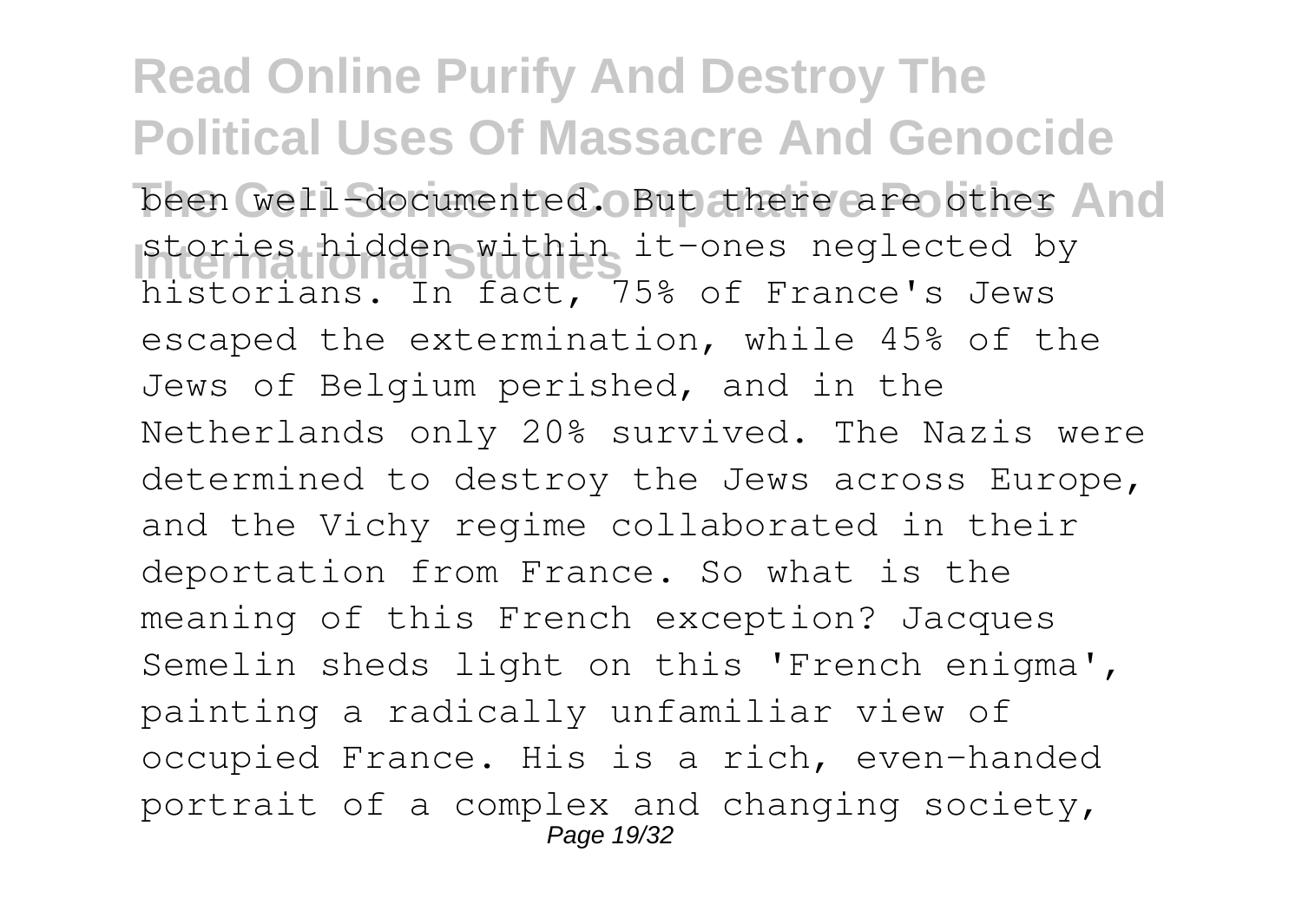**Read Online Purify And Destroy The Political Uses Of Massacre And Genocide** one where helping and informing on one's And neighbours went hand in hand; and where small gestures of solidarity sat comfortably with anti-Semitism. Without shying away from the horror of the Holocaust's crimes, this seminal work adds a fresh perspective to our history of the Second World War.

The Killing Trap offers a comparative analysis of the genocides, politicides and ethnic cleansings of the twentieth century, which are estimated to have cost upwards of forty million lives. The book seeks to understand both the occurrence and magnitude Page 20/32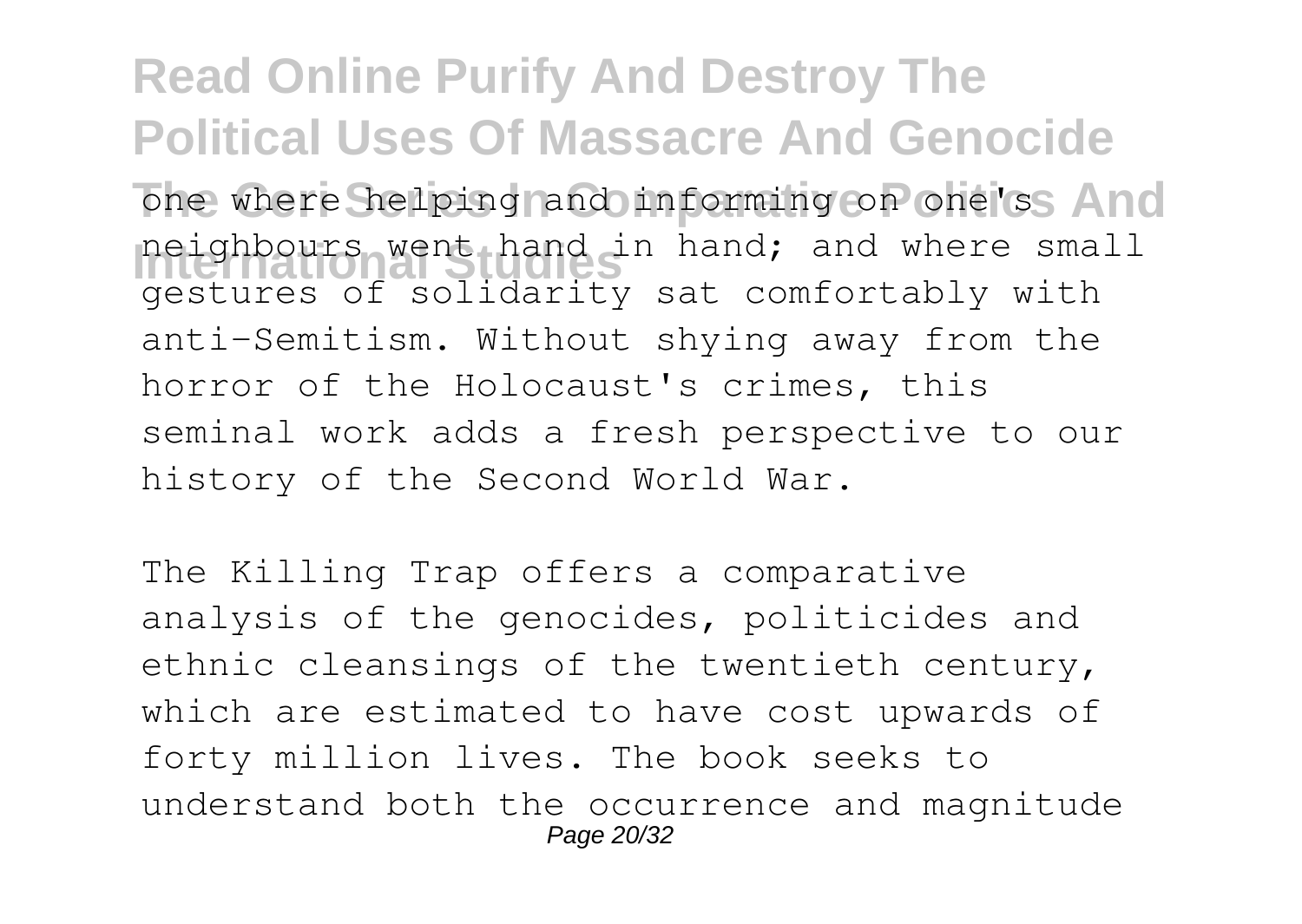**Read Online Purify And Destroy The Political Uses Of Massacre And Genocide** of genocide, based on the conviction that And such comparative analysis may contribute<br>towards prevention of genocide in the future. such comparative analysis may contribute Manus Midlarsky compares socio-economic circumstances and international contexts and includes in his analysis the Jews of Europe, Armenians in the Ottoman Empire, Tutsi in Rwanda, black Africans in Darfur, Cambodians, Bosnians, and the victims of conflict in Ireland. The occurrence of genocide is explained by means of a framework that gives equal emphasis to the non-occurrence of genocide, a critical element not found in other comparisons, and victims are given a Page 21/32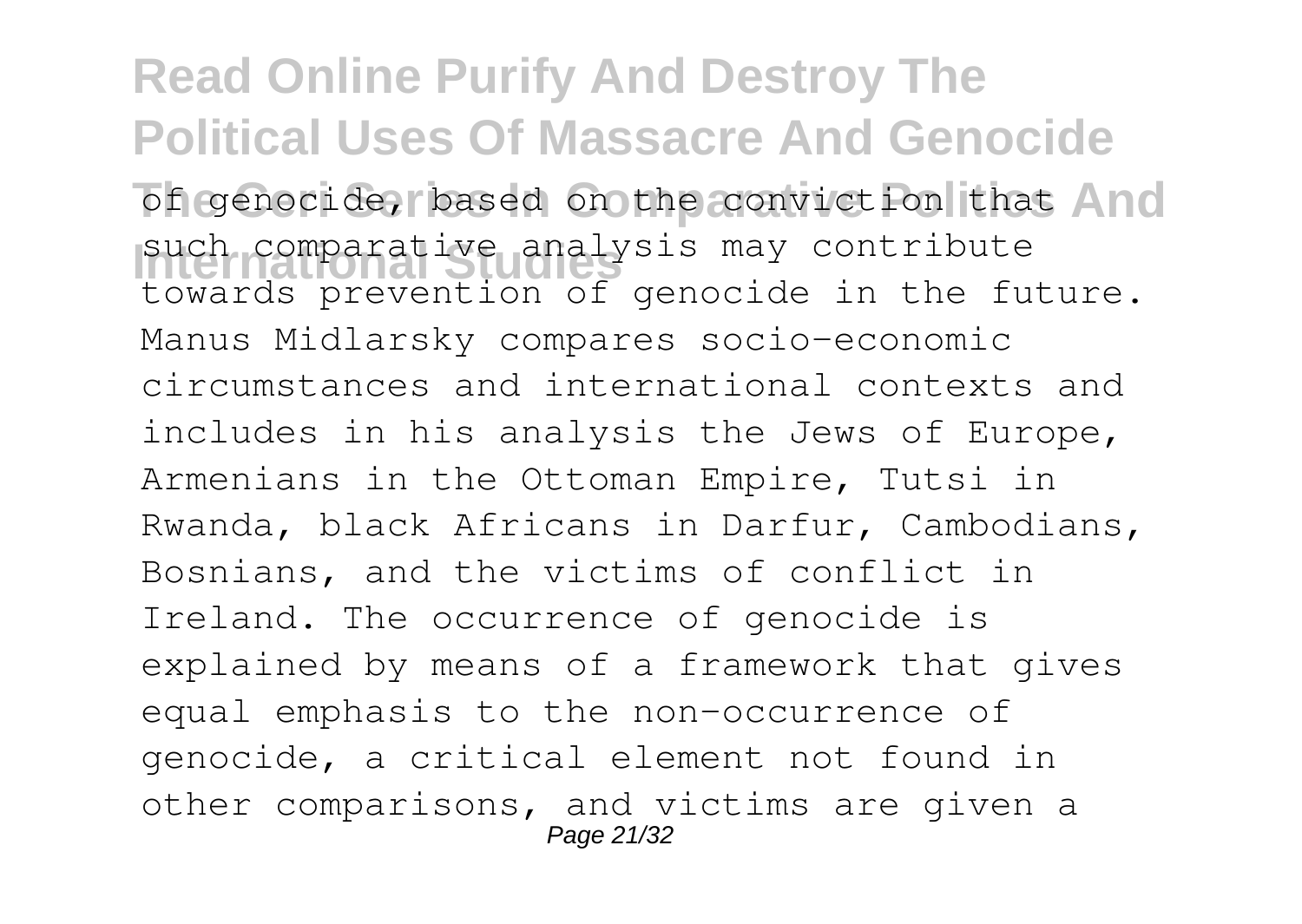**Read Online Purify And Destroy The Political Uses Of Massacre And Genocide** prominence equal to that of perpetratorss in no understanding the magnitude of genocide.

Jacques Semelin is a historian and political scientist and senior researcher at CERI Sciences po-CNRS, Paris. --

Mirrors of Destruction examines the relationship between total war, stateorganized genocide, and the emergence of modern identity. Here, Omer Bartov demonstrates that in the twentieth century there have been intimate links between military conflict, mass murder of civilian Page 22/32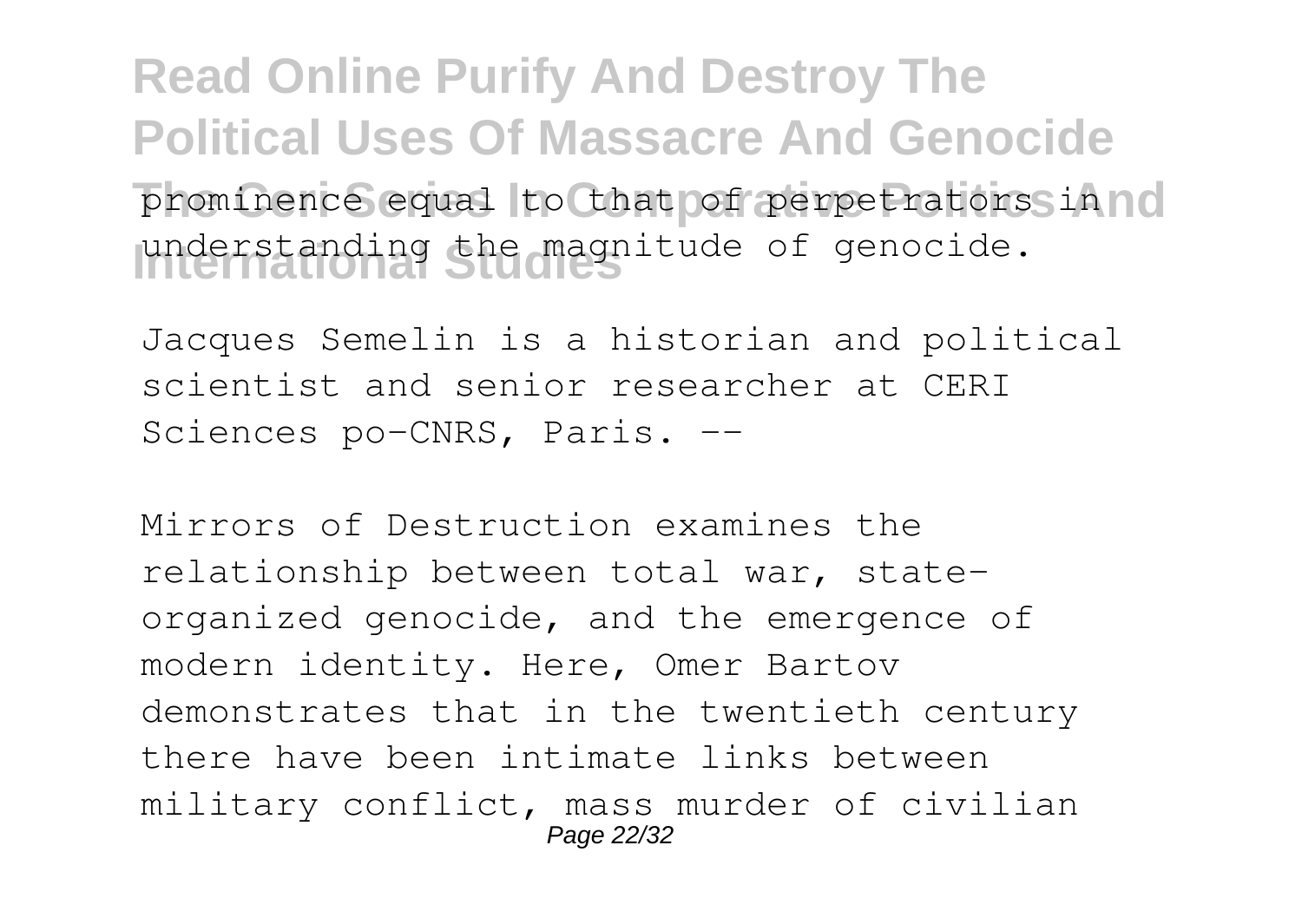**Read Online Purify And Destroy The Political Uses Of Massacre And Genocide** populations, and the definition and litics And categorization of groups and individuals. These connections were most clearly manifested in the Holocaust, as the Nazis attempted to exterminate European Jewry under cover of a brutal war and with the stated goal of creating a racially pure Aryan population and Germanic empire. The Holocaust, however, can only be understood within the context of the century's predilection for applying massive and systematic methods of destruction to resolve conflicts over identity. To provide the context for the "Final Solution," Bartov Page 23/32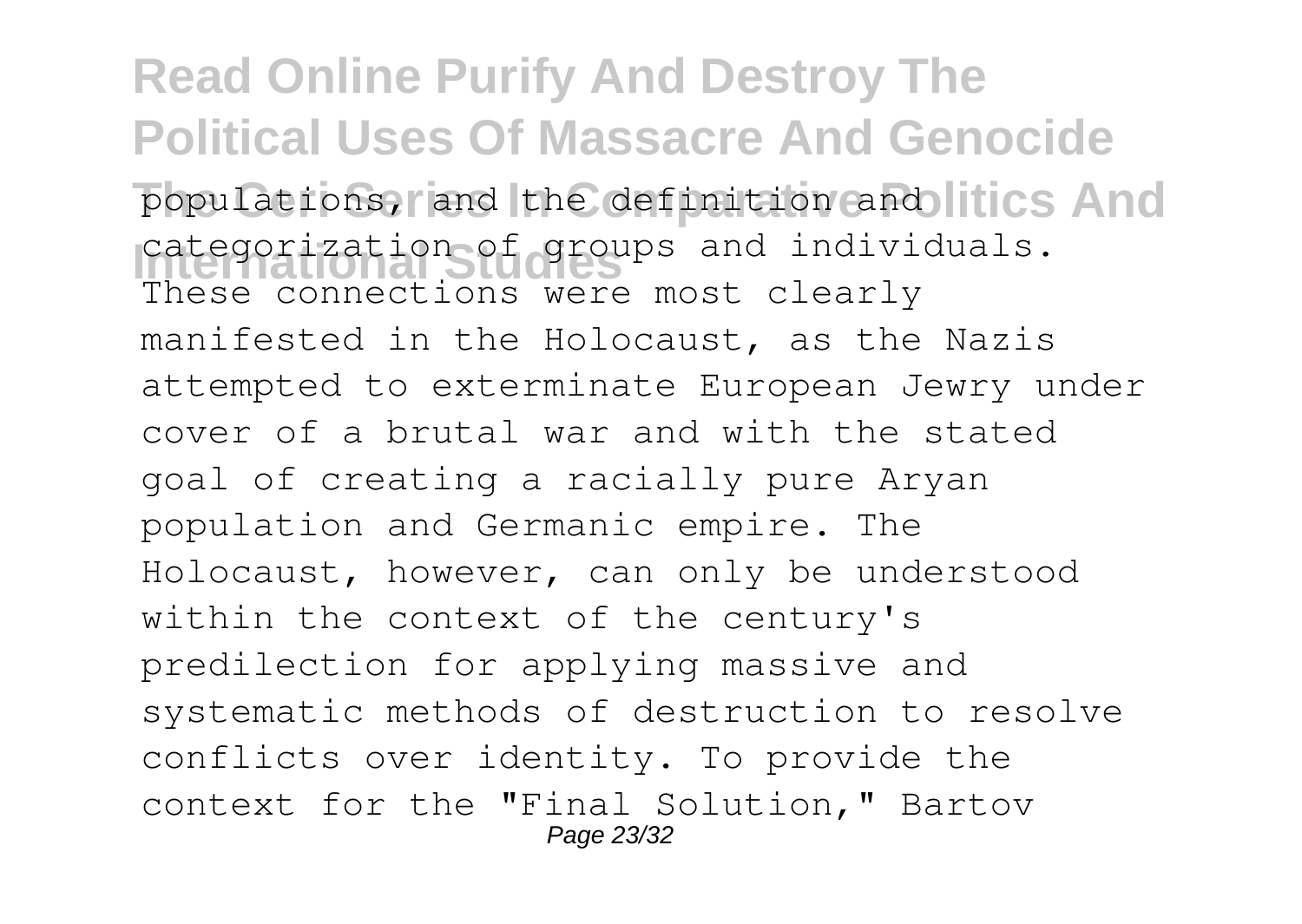**Read Online Purify And Destroy The Political Uses Of Massacre And Genocide** examines the changing relationships between no Jews and non-Jews in France and Germany from the outbreak of World War I to the present. Rather than presenting a comprehensive history, or a narrative from a single perspective, Bartov views the past century through four interrelated prisms. He begins with an analysis of the glorification of war and violence, from its modern birth in the trenches of World War I to its horrifying culmination in the presentation of genocide by the SS as a glorious undertaking. He then examines the pacifist reaction in interwar France to show how it contributed to a Page 24/32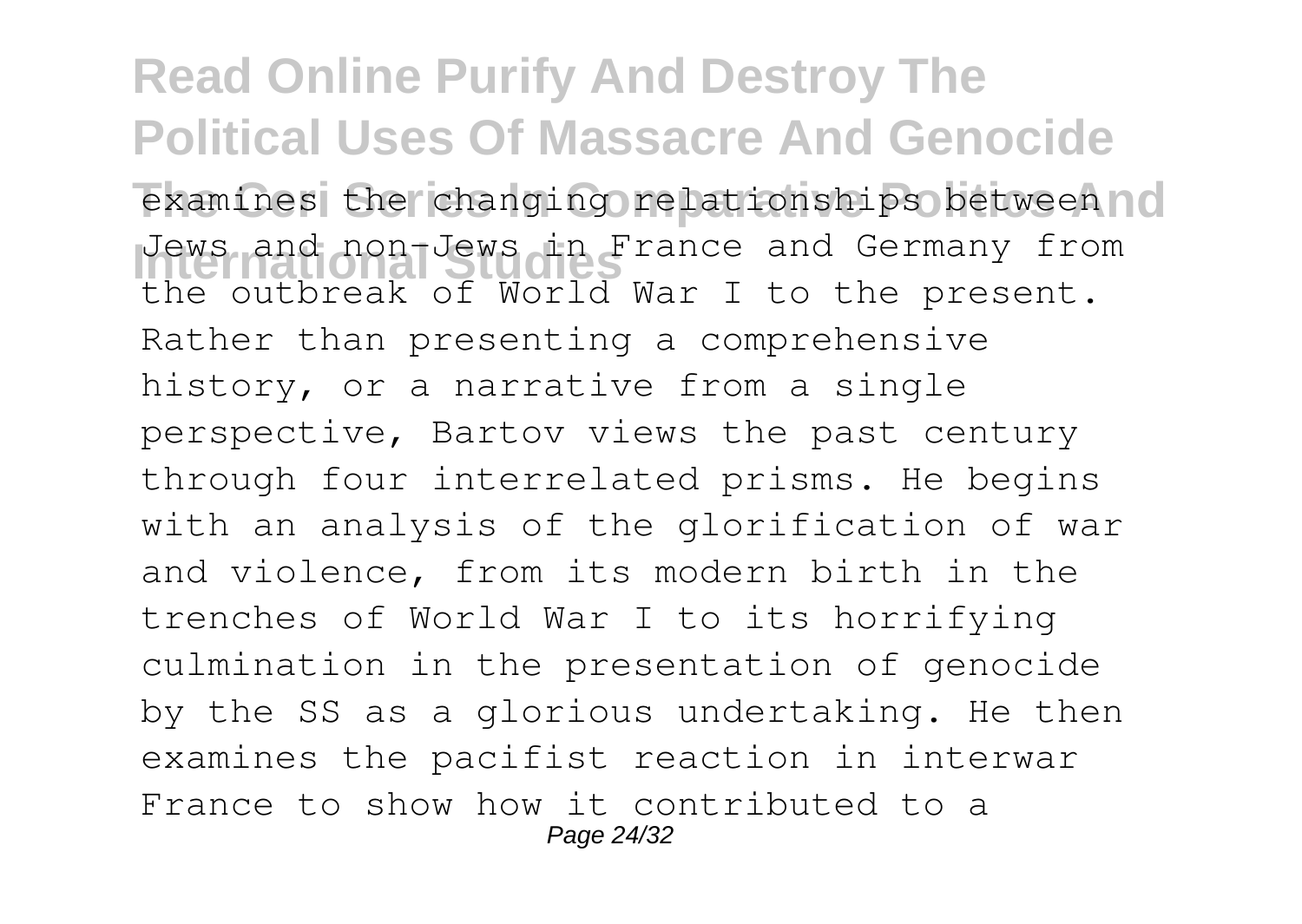**Read Online Purify And Destroy The Political Uses Of Massacre And Genocide** climate of collaboration with dictatorship Ind and mass murder. The book goes on to argue that much of the discourse on identity throughout the century has had to do with identifying and eliminating society's "elusive enemies" or "enemies from within." Bartov concludes with an investigation of modern apocalyptic visions, showing how they have both encouraged mass destructions and opened a way for the reconstruction of individual and collective identifies after a catastrophe. Written with verve, Mirrors of Destruction is rich in interpretations and theoretical tools and provides a new Page 25/32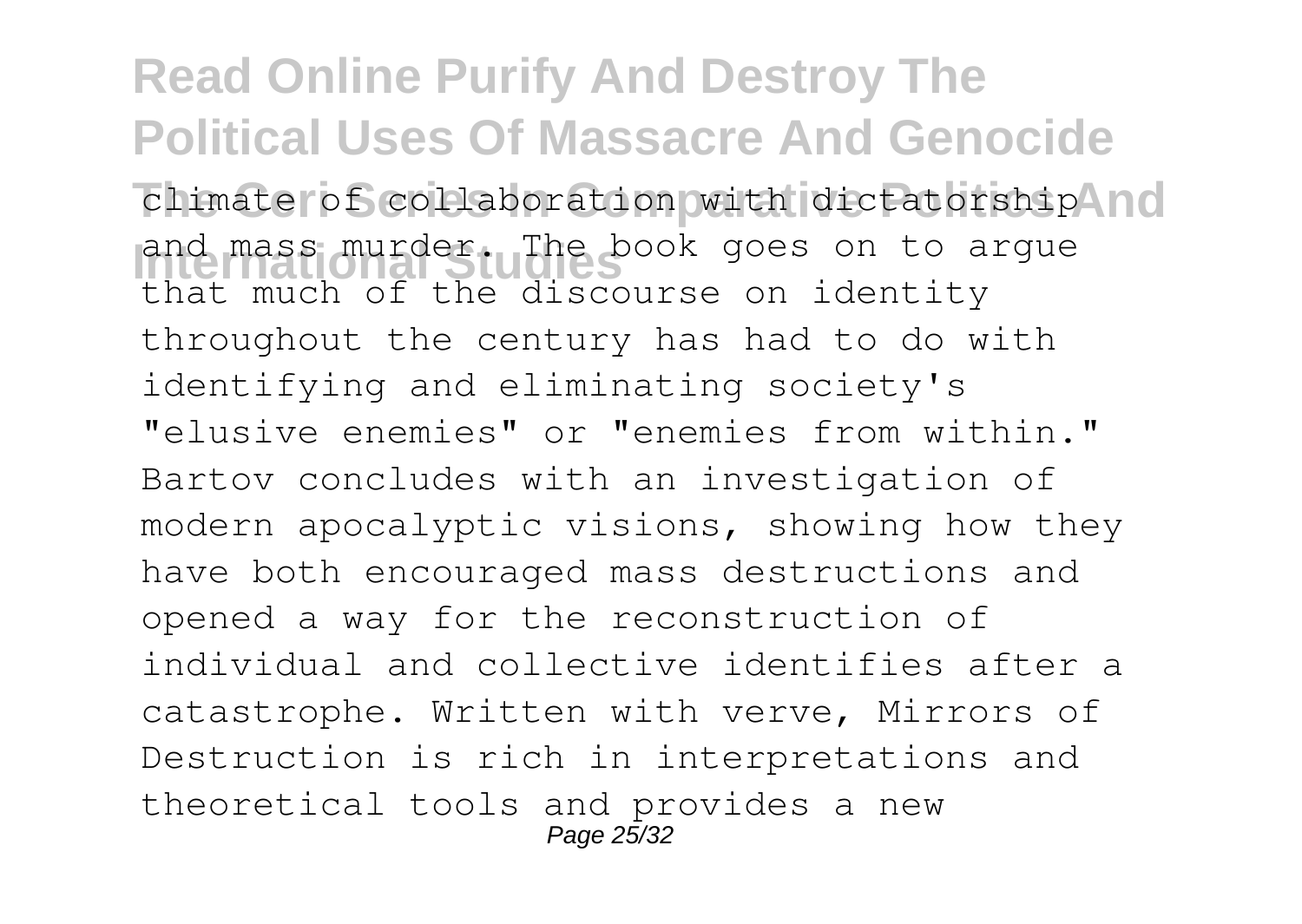# **Read Online Purify And Destroy The Political Uses Of Massacre And Genocide** framework for understanding a central trait no of modern history.

How can we comprehend the sociopolitical processes that give rise to extreme violence, ethnic cleansing, or genocide? A major breakthrough in comparative analysis, Purify and Destroy demonstrates that it is indeed possible to compare the Holocaust, the Rwandan genocide, and ethnic cleansing in Bosnia-Herzegovina while respecting the specificities of each appalling phenomenon. Jacques Semelin achieves this, in part, by leading his readers through the three Page 26/32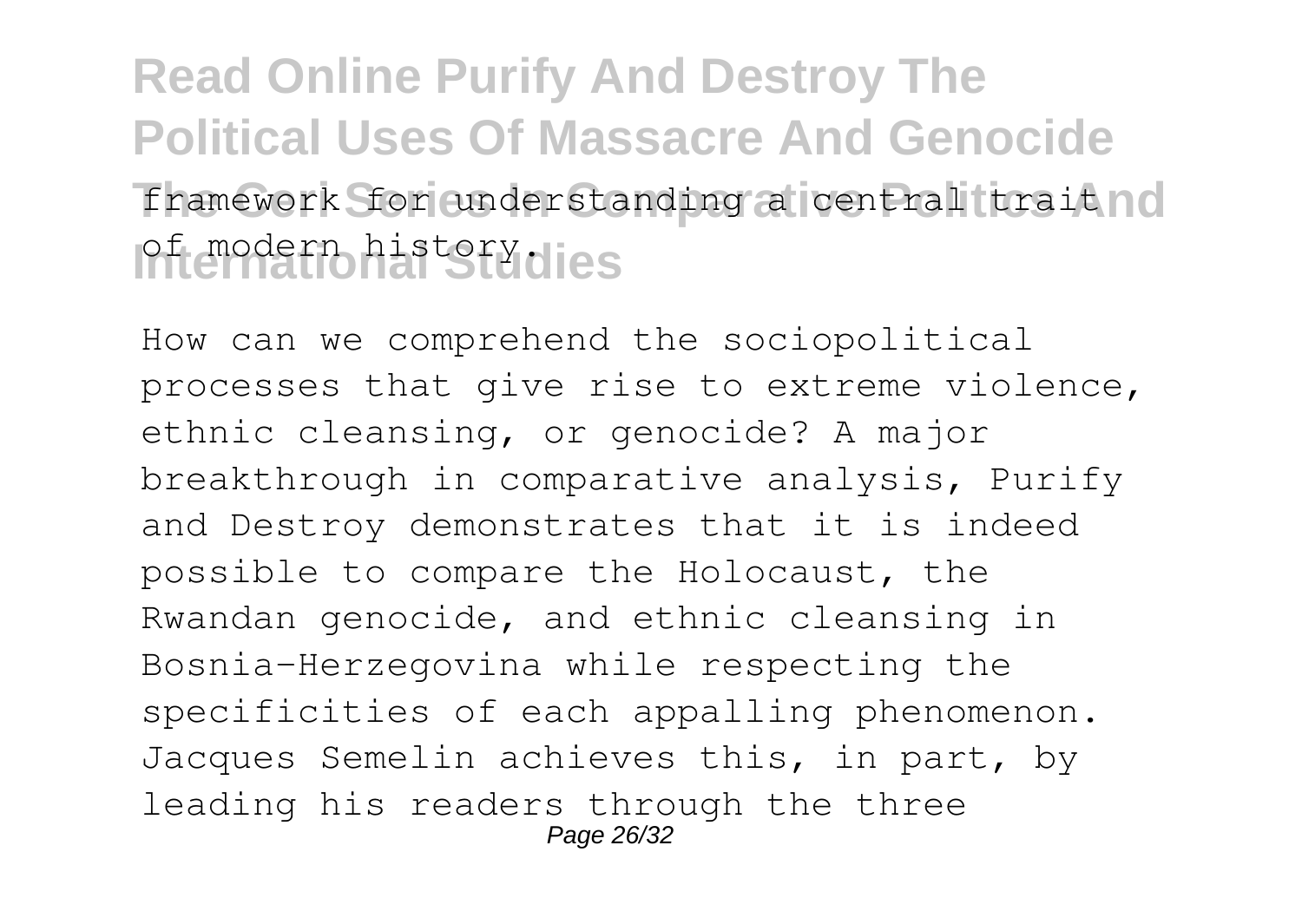**Read Online Purify And Destroy The Political Uses Of Massacre And Genocide** examples simultaneously, the unraveling of **and International Studies** diverges. Semelin's method is which sometimes converges but most often multidisciplinary, relying not only on contemporary history but also on social psychology and political science. Based on the seminal distinction between massacre and genocide, Purify and Destroy identifies the main steps of a general process of destruction, both rational and irrational, born of what Semelin terms "delusional rationality." He describes a dynamic structural model with, at its core, the matrix of a social imaginaire that, Page 27/32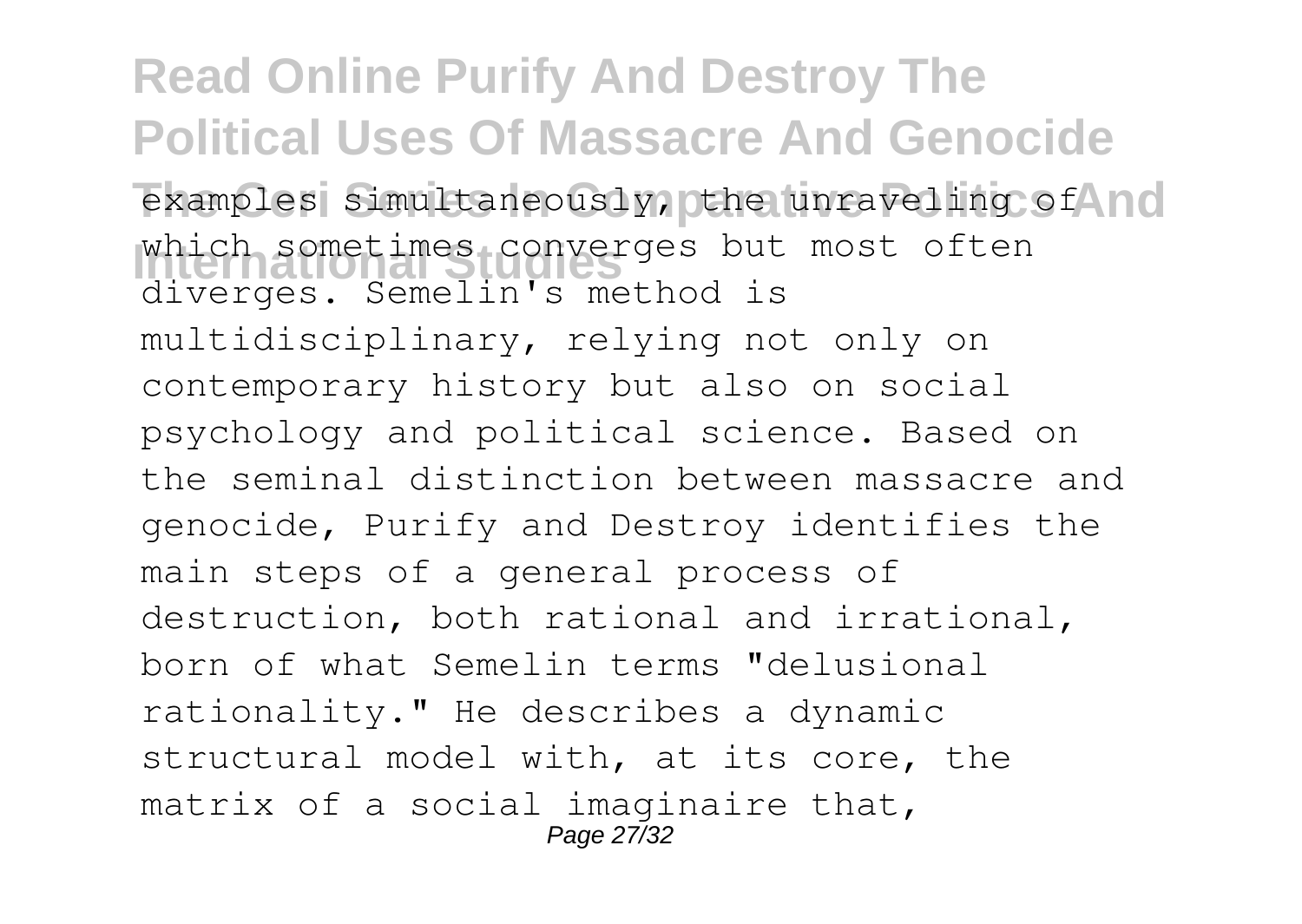**Read Online Purify And Destroy The Political Uses Of Massacre And Genocide** responding to fears, resentments, and ics And utopias, carves and recarves the social body by eliminating "the enemy." Semelin identifies the main stages that can lead to a genocidal process and explains how ordinary people can become perpetrators. He develops an intellectual framework to analyze the entire spectrum of mass violence, including terrorism, in the twentieth century and before. Strongly critical of today's political instrumentalization of the "genocide" notion, Semelin urges genocide research to stand back from legal and normative definitions and come of age as a Page 28/32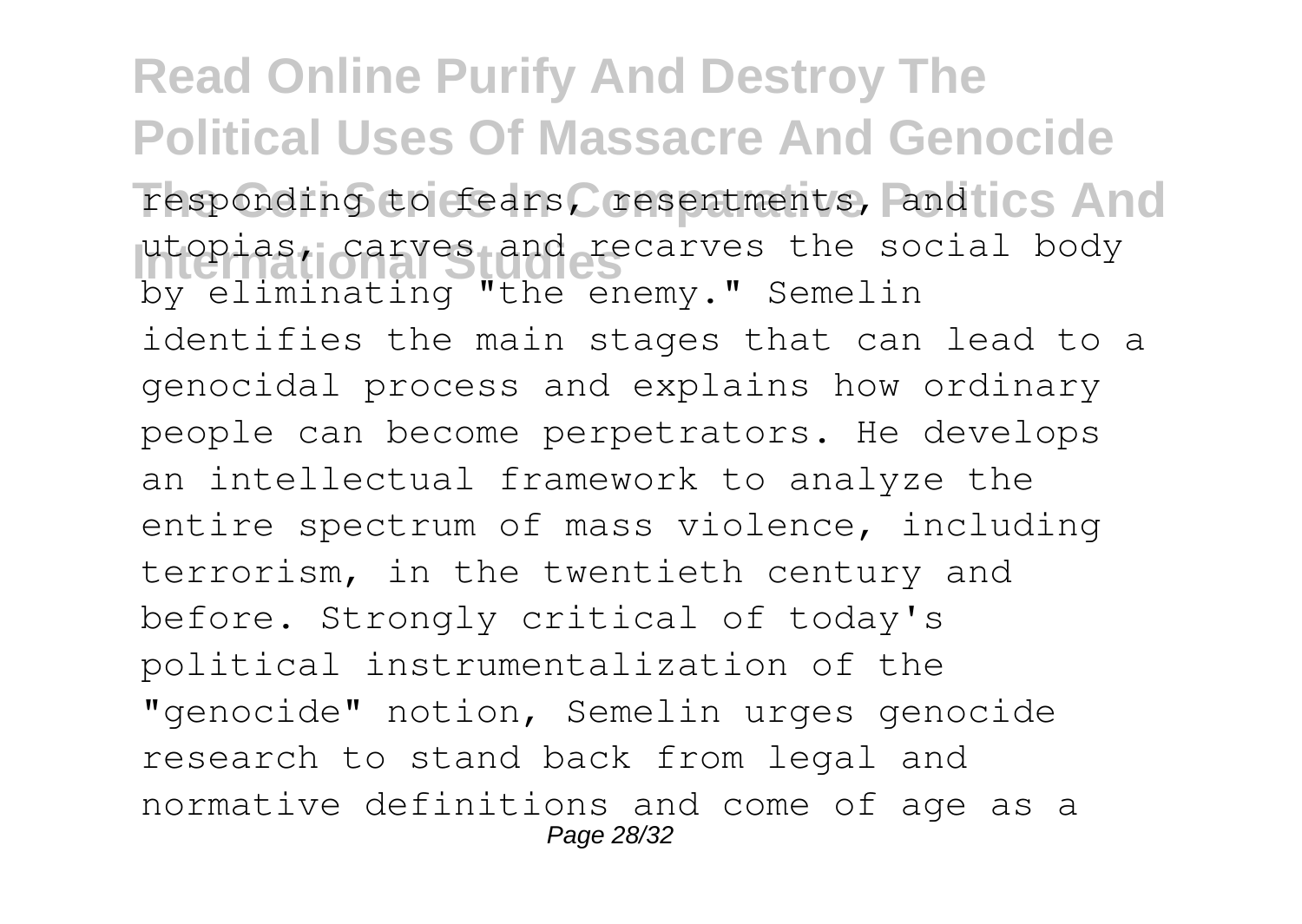# **Read Online Purify And Destroy The Political Uses Of Massacre And Genocide** discipline in its rown right in the social And sciences.**ional Studies**

This book brings together transcripts of the round table discussions from the historic International Conference on the Holocaust and Genocide and emphasizes proposals for the prevention of future acts of genocide.

"In April 1909, one of the worst massacres of the twentieth century took place in the Ottoman province of Adana. As the hub of the empire's cotton production, it was home to a diverse population of Muslims and Christians. Page 29/32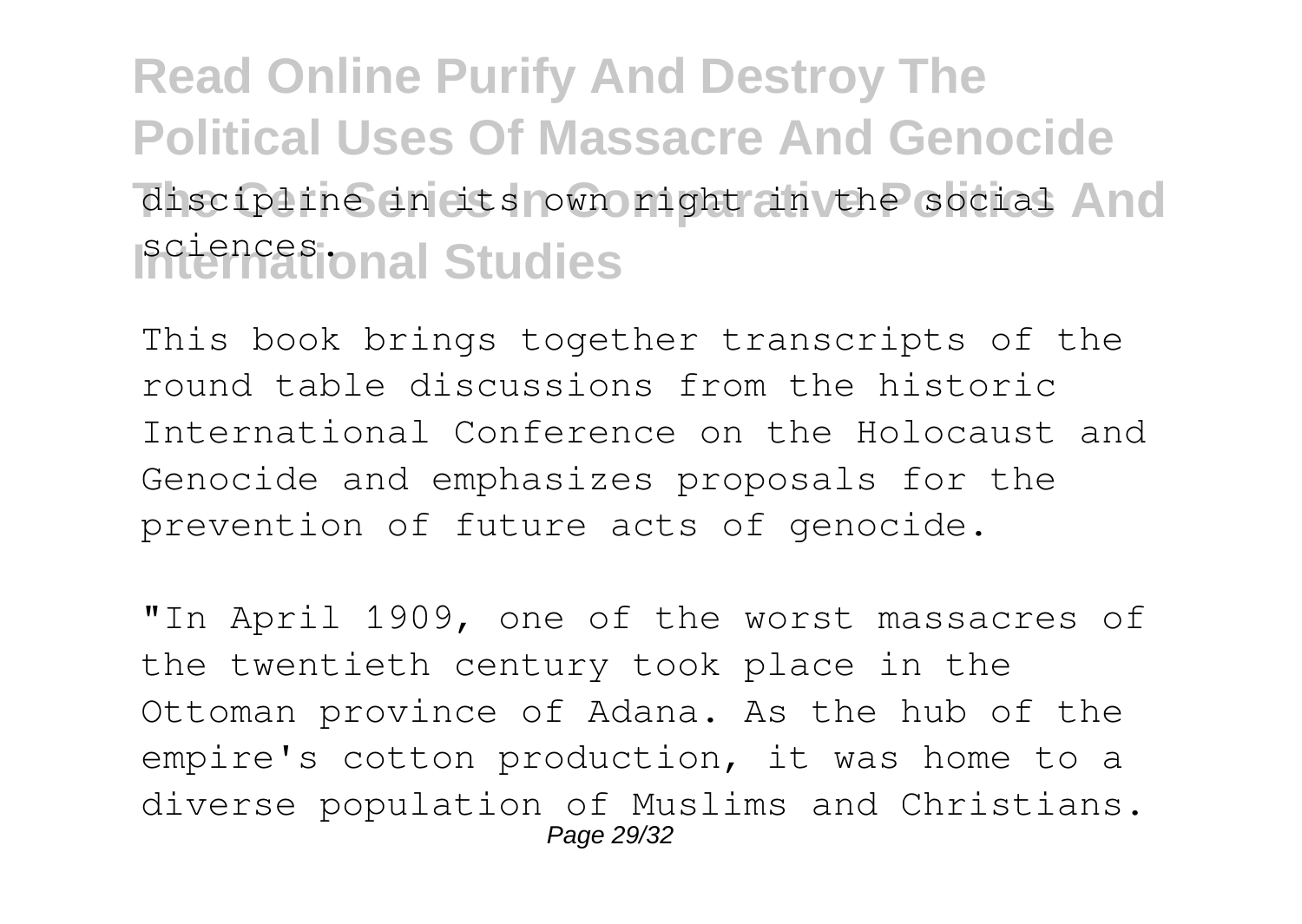**Read Online Purify And Destroy The Political Uses Of Massacre And Genocide** Over the span of two weeks, more than 20,000 o Christians, the majority of whom were Armenian, and 2,000 Muslims died. The violence began in the capital city, also called Adana, spread across the province, and poured into the neighboring province of Aleppo. The central Ottoman government failed to prosecute the main culprits, a miscarriage of justice that would have repercussions for years to come. Despite the extent of violence and destruction, the Adana Massacres are often left out of historical narratives. When they are included, it is frequently in service of a particular perspective. With Page 30/32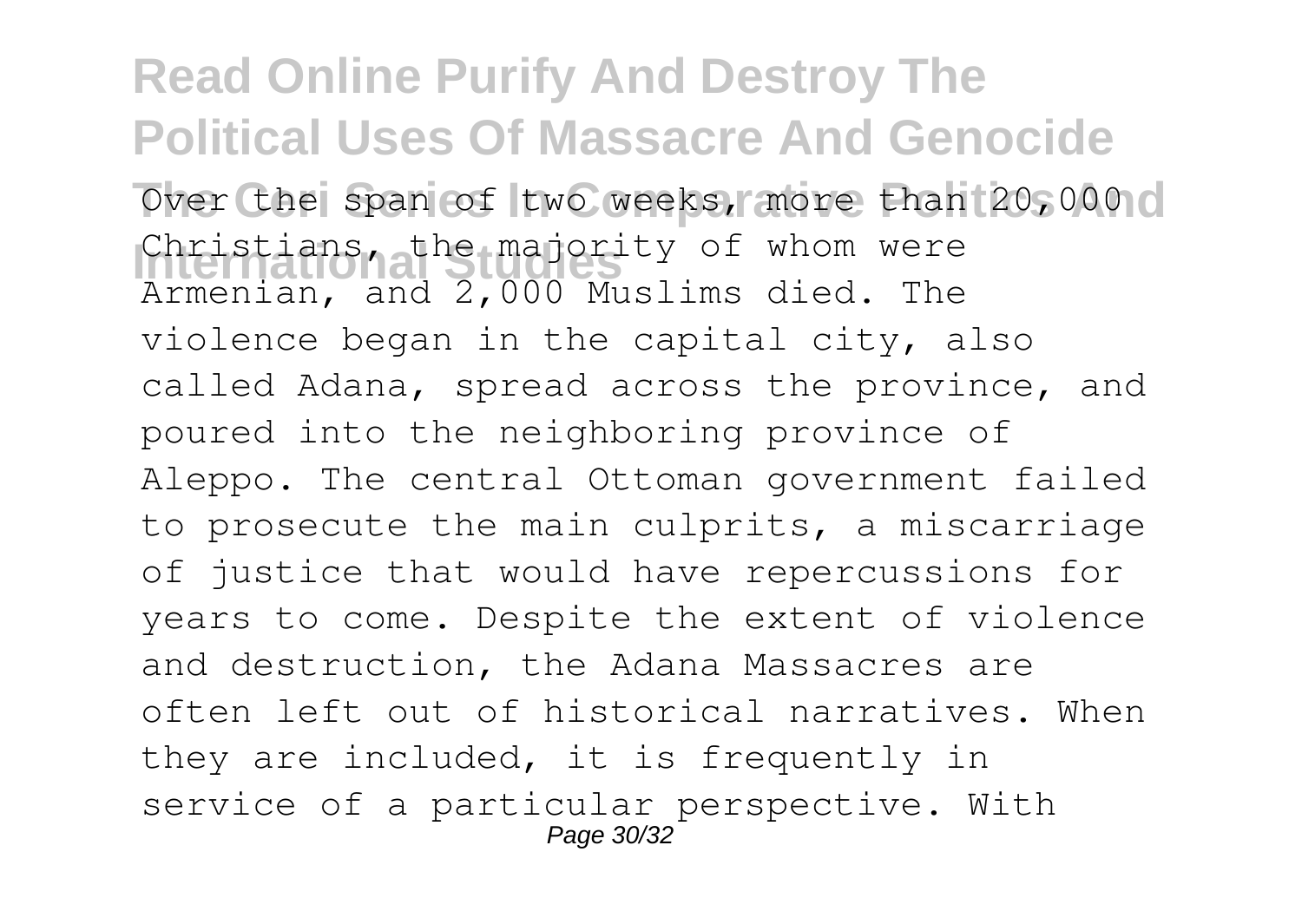**Read Online Purify And Destroy The Political Uses Of Massacre And Genocide This book, Bedross Der Matossian offers a And International Studies** necessary corrective and more complete telling of the events and their repercussions. Bedross Der Matossian provides an in-depth and nuanced history of the Adana Massacres and their multiple underlying causes. The most important factors leading to these events were the Young Turk Revolution of 1908, the counter-revolution of 1909, and the emergence of public spheres. The public spheres that developed in the postrevolutionary period throughout the Ottoman Empire offered a medium by which people aired their support for or discontent with the new Page 31/32